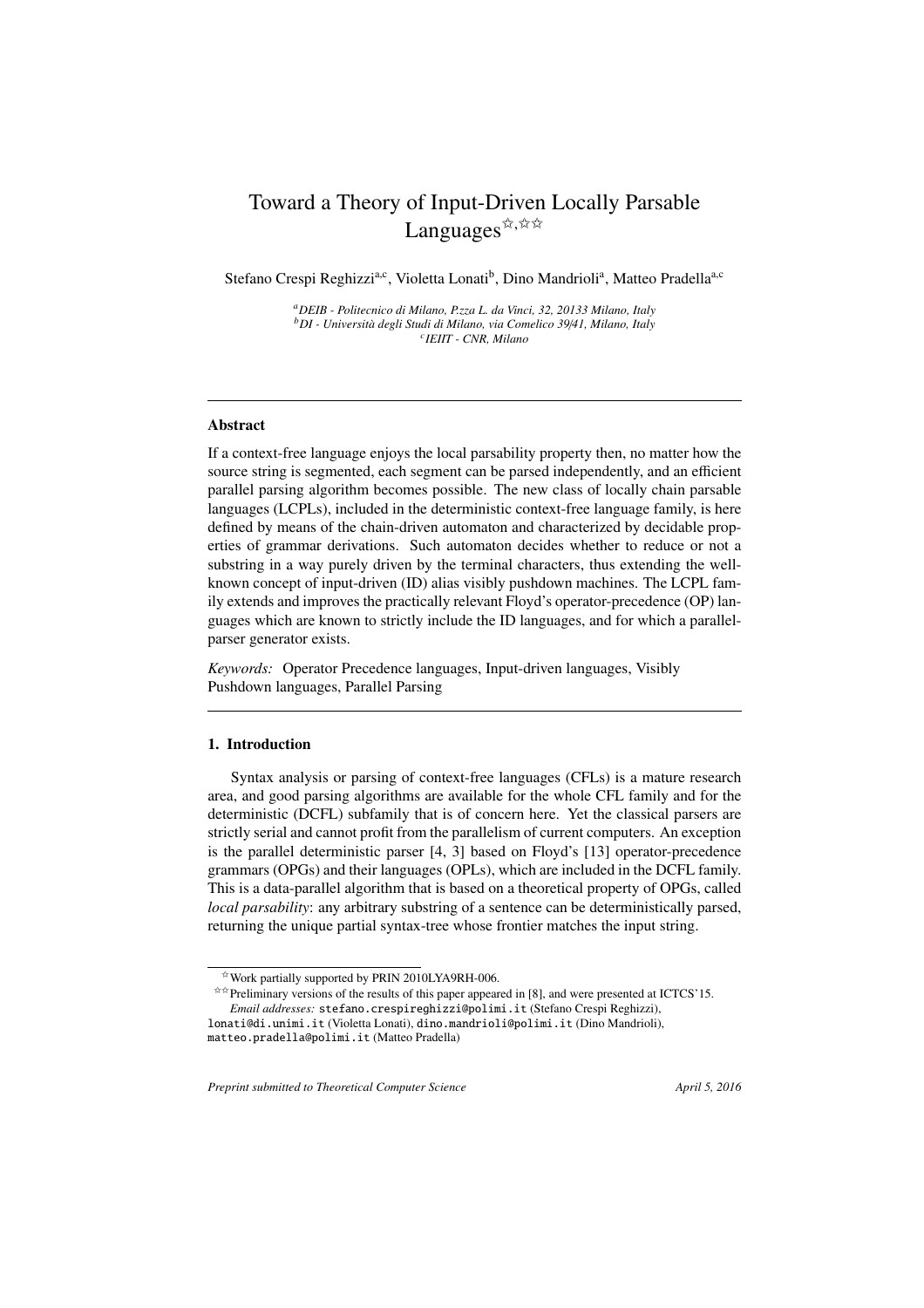$LL(k)$  and  $LR(k)$  grammars do not have this property, and their parsers must scan the input left-to-right to build leftmost derivations (or reversed-rightmost ones). On the contrary, the abstract recognizer of a locally parsable language, called a *local parser*, repeatedly looks in some arbitrary position inside the input string for a rule right-hand side (r.h.s.) and reduces it. The local parsability property ensures the correctness of the syntax tree thus obtained, no matter where and in which order reductions are applied.

The informal idea of local parsability is occasionally mentioned in old research on parallel parsing, and has been formalized for OPGs in [4]. Our contribution is the definition of a new and more general class of locally parsable languages: the family of languages to be called *Locally Chain Parsable* (LCPLs), which gains in generative capacity and bypasses some inconveniences of OPGs. We remark that OPLs in turn are a generalization of the well-known family of input-driven (alias visibly pushdown) languages (IDLs) [23, 2, 9], which are characterized by pushdown machines that choose to perform a push/pop/stay operation depending on the alphabetic class (opening/closing/internal) of the current input character, without a need to check the top of stack symbol.

To understand in what sense our LCPLs are input-driven, we first recall that IDLs generalize parenthesis languages, by taking the opening/closing characters as parentheses to be balanced, while the internal characters are handled by a finite-state automaton. It suffices a little thought to see that IDLs have the local parsability property, which also stems from the fact that IDLs are included in the OPL family. Yet, the rigid alphabetic 3-partition severely reduces their generative capacity. If we allow the parser decision whether to push, pop, or stay, to be based on a *pair* of adjacent terminal characters (more precisely on the precedence relation  $\langle \cdot, \cdot \rangle = 0$  between them), instead of just one as in the IDLs, we obtain the OPL family, which has essentially the same closure and decidability properties [9, 18]. Loosely speaking, we may say that the input that drives the automaton for OPLs is a terminal string of length two.

With the LCPL definition, we move further: the automaton bases its decision whether to reduce or not a substring (which may contain nonterminals) on the purely terminal string orderly containing: the preceding terminal, the terminals of the substring, and the following terminal. Such triplet will be called a *chain* and the machine a *chain-driven automaton* (CDA).

The main results of this paper are presented along the following organization. After the Preliminaries, Section 3 introduces the chain-driven machine as a recognizer for all context-free languages. Section 4 defines local chain parsability for chain-driven automata and for grammars, and proves the two notions to be equivalent. Section 5 extends the definition of chains from embracing a single r.h.s. to representing portions of a whole derivation, and formulates a decidability condition for local chain parsability based on the absence of conflicts between chain sets. Section 6 proves structural properties of LCPLs, the strict inclusion thereof in the DCFL family, and investigates the behavior of the class with respect to classical language operations; precisely, it shows that, under suitable hypotheses of structural compatibility, the application of Boolean operations, but in general not concatenation and Kleene \*, to two LCPLs produces a new LCPL; as a corollary, the inclusion problem between structurally compatible LCPLs is decidable, a key property for possible application of model checking techniques. Section 7 establishes the strict inclusion of the OPL (and hence also IDL)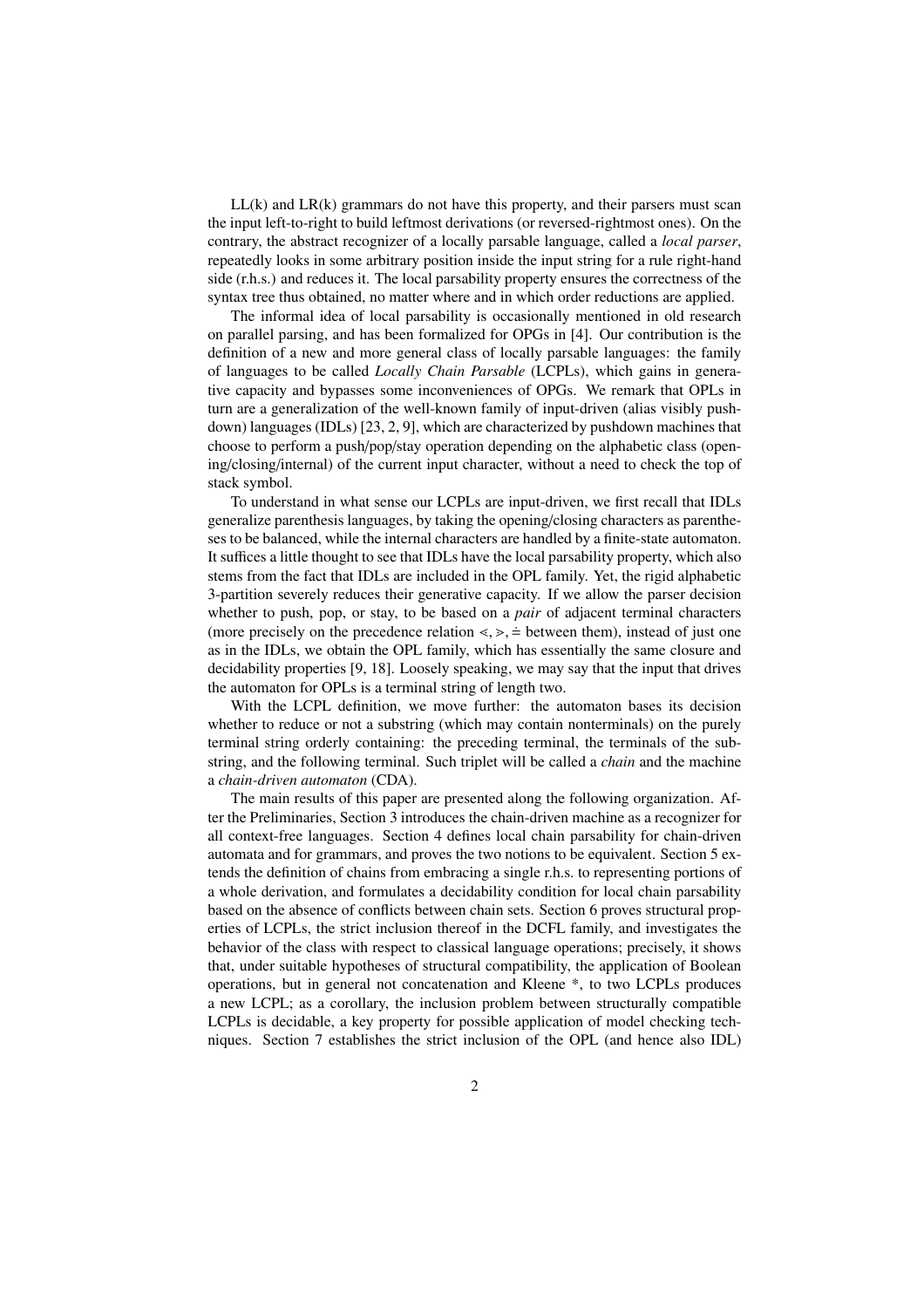family within LCPLs, and claims through practical examples that LCPGs are more suitable than OPG for specifying real programming languages. Section 8 compares our new family of languages with similar families introduced in previous literature. Finally, Section 9 draws some conclusions and outlines several goals for future research.

# 2. Preliminaries

For terms not defined here, we refer to any textbook on formal languages, e.g. [16]. The *terminal* alphabet is denoted by  $\Sigma$ ; it includes the letter # used as start and end of text. Let  $\Delta$  be an alphabet disjoint from  $\Sigma$ . A string  $\beta \in (\Sigma \cup \Delta)^* \Sigma (\Sigma \cup \Delta)^*$  $(\Sigma \cup \Delta)^* \Delta \Delta (\Sigma \cup \Delta)^*$  is in *operator form*; in words,  $\beta$  contains at least one terminal and does not contain adjacent symbols from ∆. OF(∆) denotes the set of all operator form strings over  $\Sigma \cup \Delta$ .

The following *naming conventions* are adopted for letters and strings, unless otherwise specified: lowercase Latin letters *a*, *b*, . . . denote terminal characters; uppercase Latin letters  $A, B, \ldots$  denote characters in  $\Delta$ ; lowercase Latin letters  $x, y, z, \ldots$  denote terminal strings; and Greek lowercase letters  $\alpha, \dots, \omega$  denote strings over  $\Sigma \cup \Delta$ .

Within the preceding convention, symbols in *bold* denote strings over an alphabet that includes, as extra symbols, the square brackets, e.g.  $x \in (\Sigma \cup \{[\,,\,]\})^*$ ,  $\alpha \in$  $(\Sigma \cup \Delta \cup \{[,]\})^*$ .

We introduce the following short notation for frequently used operations based on alphabetic projections:

- for erasing all nonterminal symbols in a string  $\alpha$ , we write  $\widehat{\alpha}$ ;
- for erasing all square brackets, we write  $\tilde{\alpha}$ ;
- moreover,  $\alpha \triangleq \beta$  stands for  $\widehat{\alpha} = \widehat{\beta}$  and  $\alpha \triangleq \beta$  stands for  $\widetilde{\alpha} = \widetilde{\beta}$ .

A *context-free grammar* is a 4-tuple  $G = (V_N, \Sigma, P, S)$ , where  $V_N$  is the nonterminal alphabet, *P* the set of rules, and  $S \subseteq V_N$  is the set of axioms. *V* denotes the set  $V_N \cup \Sigma$ . For a rule  $A \to \alpha \in P$ ,  $A \in V_N$  is the left-hand side (l.h.s.) and  $\alpha \in V^*$  is the right-hand side (r.h.s.).

Let *H* be a new symbol,  $H \notin V$ , and  $\sigma : V \to \{H\}$  be the homomorphism that maps every nonterminal to *H*: for every  $X \in V_N$ ,  $\sigma(X) = H$ , otherwise  $\sigma(a) = a$ . The *stencil* of a rule  $A \to \alpha$  is the rule  $H \to \sigma(\alpha)$ .

The *derivation relation* for a grammar *G* is denoted as usual by  $\Rightarrow$ <sub>*G*</sub> and its reflexive and transitive closure by  $\stackrel{*}{\Rightarrow}_G$ . A *sentential form* generated by G is any string  $\#\alpha \# \in V^*$ such that  $T \stackrel{*}{\Rightarrow}_G \alpha$  with  $T \in S$ , and the language generated by G is the set  $L(G)$  of strings  $x \in \Sigma^*$  such that  $\#x \#$  is a sentential form.

A grammar is *invertible* if any two rules differ in their r.h.s. A grammar is an *operator grammar* (OG) if all r.h.s.'s are in the operator form  $OF(V<sub>N</sub>)$ ; clearly, every sentential form of an OP grammar is in  $OF(V_N)$ . Any context-free grammar that does not generate  $\varepsilon$  admits an equivalent OG (Theorem 4.8.1 of [16]). In this paper we deal only with OG, and assume them to be *reduced*, i.e., such that every rule is used in at least one derivation of a string belonging to its language.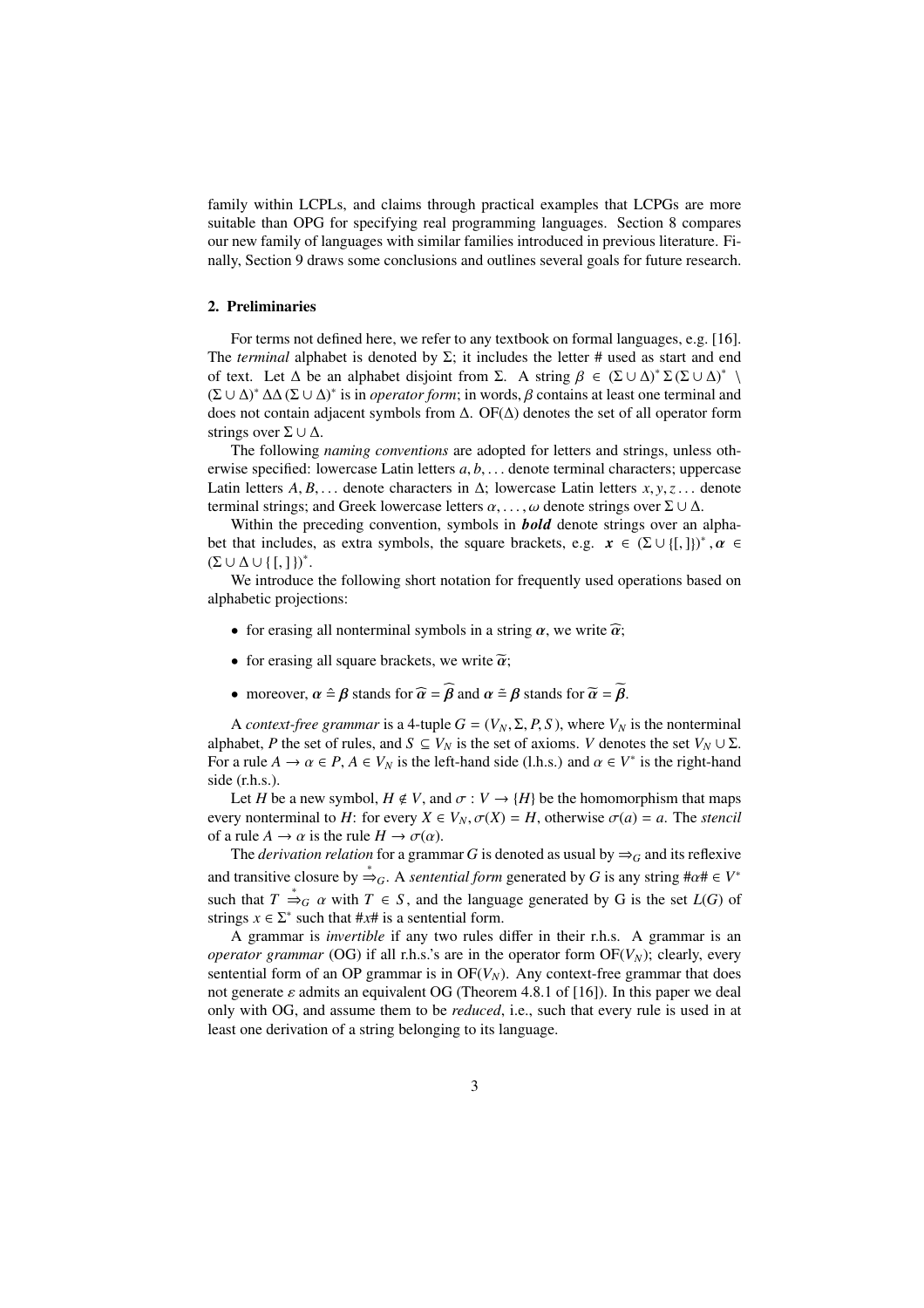For a context-free grammar *G*, the associated *parenthesis grammar*, denoted by [*G*], is obtained by bracketing with '[' and ']' each r.h.s. of a rule of *G*. A grammar *G* is *structurally ambiguous* if there exists  $x_1 \neq x_2 \in L([G])$  such that  $x_1 \stackrel{\sim}{=} x_2$ . Two grammars  $G$ ,  $G'$  are *structurally equivalent* if  $L([G]) = L([G'])$ .

# 3. Chain-driven automata

In this section, we present the core formalism of this paper, i.e., the chain-driven automaton (CDA), that can be seen as an abstract parser for context-free languages. Unlike traditional parsers which operate left-to-right and build leftmost grammar derivations or reverse-rightmost ones, CDAs may proceed bottom-up starting from any position of the input string and building (in the reverse order) any derivation thereof: a CDA repeatedly and nondeterministically looks inside the input string for a grammar's r.h.s. and proceeds with a reduction.

As stated in the introduction such type of abstract parser is particularly well-suited to support parallel implementation: these automata, in fact, have no memory of the portion of string at the left (and right) of their current position; thus, it is easy to realize parallel parsers that consist of several "instances" of such automata. We have already proved in [3] for a less powerful class of languages, that this approach becomes extremely effective when such a type of bottom-up parsing can be done deterministically.

Next we formally define chain-driven automata and illustrate them by means of a few examples, then we prove the equivalence between chain-driven automata and context-free grammars.

The key driver in the search for a string to be reduced is the concept of chain – therefrom the name of the automaton. In accordance with the general philosophy of IDLs and OPLs, where the parsing actions by the recognizing automata are determined exclusively on the basis of terminal characters, the chains driving our automata contain only terminal characters: intuitively, a chain is the terminal projection of a string, enclosed within a suitable context, candidate to be reduced by the automaton.

**Definition 1.** *A* chain *is a triple a* $\langle y \rangle$ *b with a*, *b*  $\in \Sigma$  *and*  $y \in \Sigma^{+}$ ; (*a*, *b*) *is the* context *and y the* body *of the chain.*

A CDA works by reducing the input string through a sequence of reductions driven by a given set of chains; the automaton finds a given chain within the input string and replaces its body with a state; then the mechanism is applied recursively to the obtained string. Hence during the reduction steps the input string is shortened and simultaneously enriched by the computed states; chains being defined over the input alphabet, the portion of the input substring to be reduced is detected depending on terminal symbols only; enriching states are used then to (nondeterministically) determine which state will replace the detected substring but do not affect the choice of the chain on which to operate.

**Definition 2.** *A* chain-driven automaton *(CDA)*  $\mathcal{A}$  *is a tuple*  $(\Sigma, Q, \delta, F)$  *where* 

• Σ *is the input alphabet;*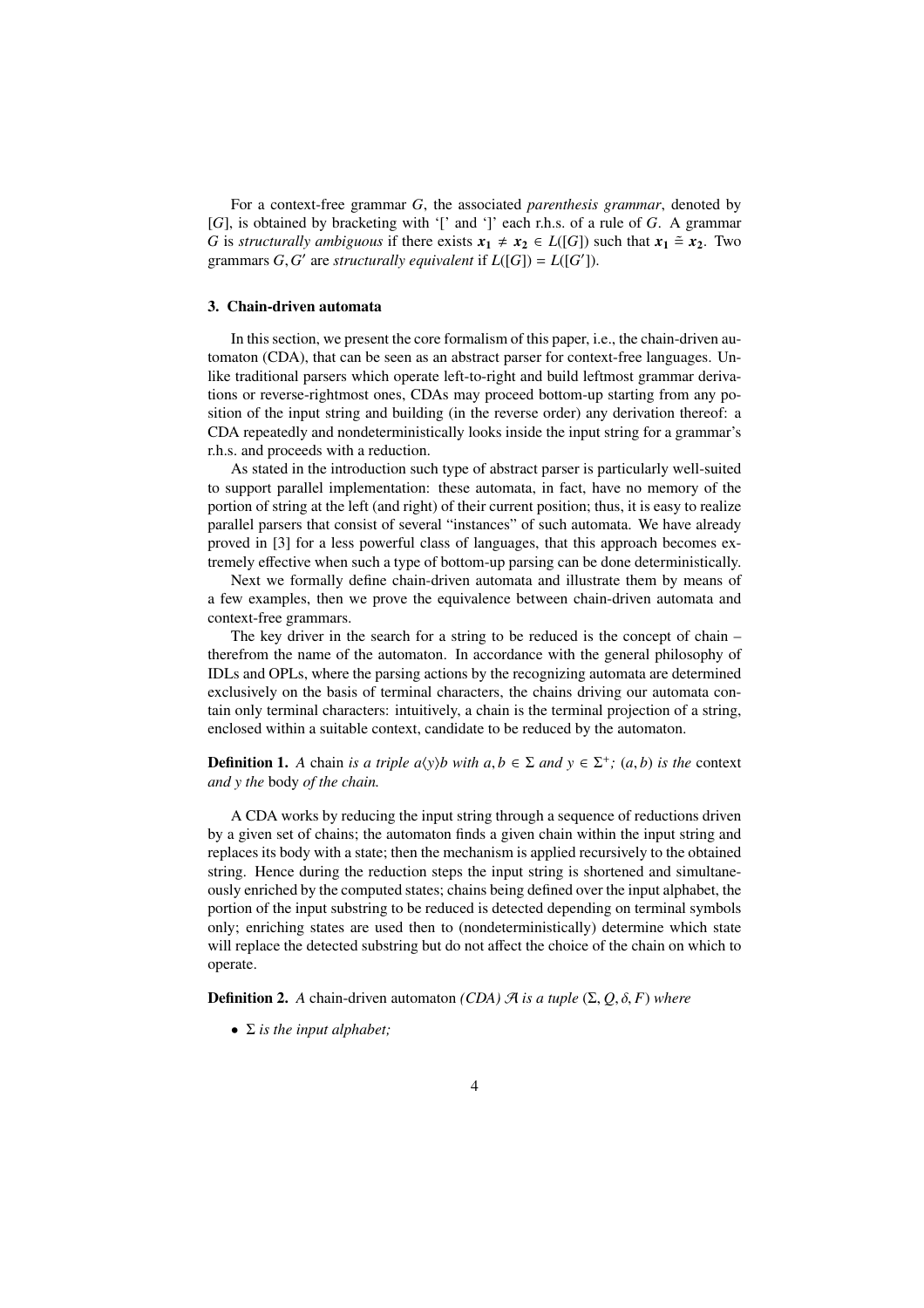- *Q is a finite set of states;*
- $\bullet$   $\delta$  :  $\Sigma \times \mathrm{OF}(O) \times \Sigma \rightarrow \mathcal{P}(O)$  *is the reduce function:*
- $F \subseteq O$  is the set of final states.

*If*  $\delta(a, \gamma, b) \neq \emptyset$  *implies*  $|\delta(a, \gamma, b)| = 1$ *, for all a, b*  $\in \Sigma, \gamma \in \text{OF}(Q)$ *, then*  $\mathcal{A}$  *is called* single valued*.*

*For expressiveness, we also say that automaton*  $\mathcal A$  *is driven by the set of* chains  $C(\mathcal A) :=$  ${a \widehat{\gamma} \setminus b \mid \delta(a, \gamma, b) \neq \emptyset}.$ 

A *configuration* of the automaton is a string  $\kappa \in \text{OF}(Q)$ . The *initial* configuration on input  $x \in \Sigma^*$  is defined as #*x*#; a configuration #*q*# with  $q \in F$  is called an *accepting* configuration.

The elementary operation of the automaton, named *reduction move* and denoted by  $\frac{a(y)b}{}$ , where *a*(*y*)*b* is a chain in *C*( $\mathcal{A}$ ), is defined for two configurations  $\kappa_1, \kappa_2$ , as:

$$
\kappa_1 \stackrel{a(y)b}{\longmapsto} \kappa_2
$$
 if, and only if,  $\kappa_1 = \alpha \, a\gamma b \, \beta$ ,  $\kappa_2 = \alpha \, aq b \, \beta$ , where  $\widehat{\gamma} = y$  and  $q \in \delta(a, \gamma, b)$ .

We say that the string  $\gamma$  is *reduced* in such move. When not relevant, we omit the chain and write simply  $\kappa_1 \longleftarrow \kappa_2$ . In words, a move deletes a substring in OF(*Q*) (corresponding to the body *y* of the chain, possibly enriched with states in *Q*) and replaces it with a state.

A *computation* is a sequence of reduction moves  $\kappa_0 \stackrel{c_1}{\longleftarrow} \kappa_1 \stackrel{c_2}{\longleftarrow} \cdots \stackrel{c_n}{\longleftarrow} \kappa_n$  where  $\kappa_i$  are configurations and  $c_i$  are chains. As usual  $\stackrel{*}{\longleftarrow}$  denotes the reflexive and transitive closure of  $\longleftarrow$ . The *language accepted* by the automaton is defined as  $L(\mathcal{A}) = \{x \in$  $\Sigma^*$  | #*x*#  $\stackrel{*}{\longleftarrow}$  #*q*# with  $q \in F$ }.

In the sequel we assume, without loss of generality, that, for all chain-driven automata considered, every chain in  $C(\mathcal{A})$  is used in some accepting computation.

**Example 1.** *Consider the language*  $L_{ab} = \{a^n b^n \mid n \ge 1\}$ *. L<sub>ab</sub> can be recognized by the CDA* A*ab with one state q, the set of chains*

 $\{\# \langle ab \rangle \#$ ,  $a \langle ab \rangle b\}$ ,

*and the reduction function defined by setting*

 $\delta(\text{#}, ab, \text{#}) = \delta(\text{#}, aqb, \text{#}) = \delta(a, ab, b) = \delta(a, aqb, b) = \{q\}.$ 

*The (only) accepting computation on input string*  $a^3b^3$  *is the following:* 

#*aaabbb*# *a*h*ab*i*b* p−−− #*aaqbb*# *a*h*ab*i*b* p−−− #*aqb*# #h*ab*i# p−−− #*q*#.

*Similarly, the language*  $L_{abb} = \{a^n b^{2n} \mid n \geq 1\}$  *can be recognized by a chain driven automaton*  $\mathcal{A}_{abb}$  *by simply changing the set of chains to*  $\{\#\langle abb\rangle\#, a\langle abb\rangle\}$  *and modifying the reduction function accordingly.*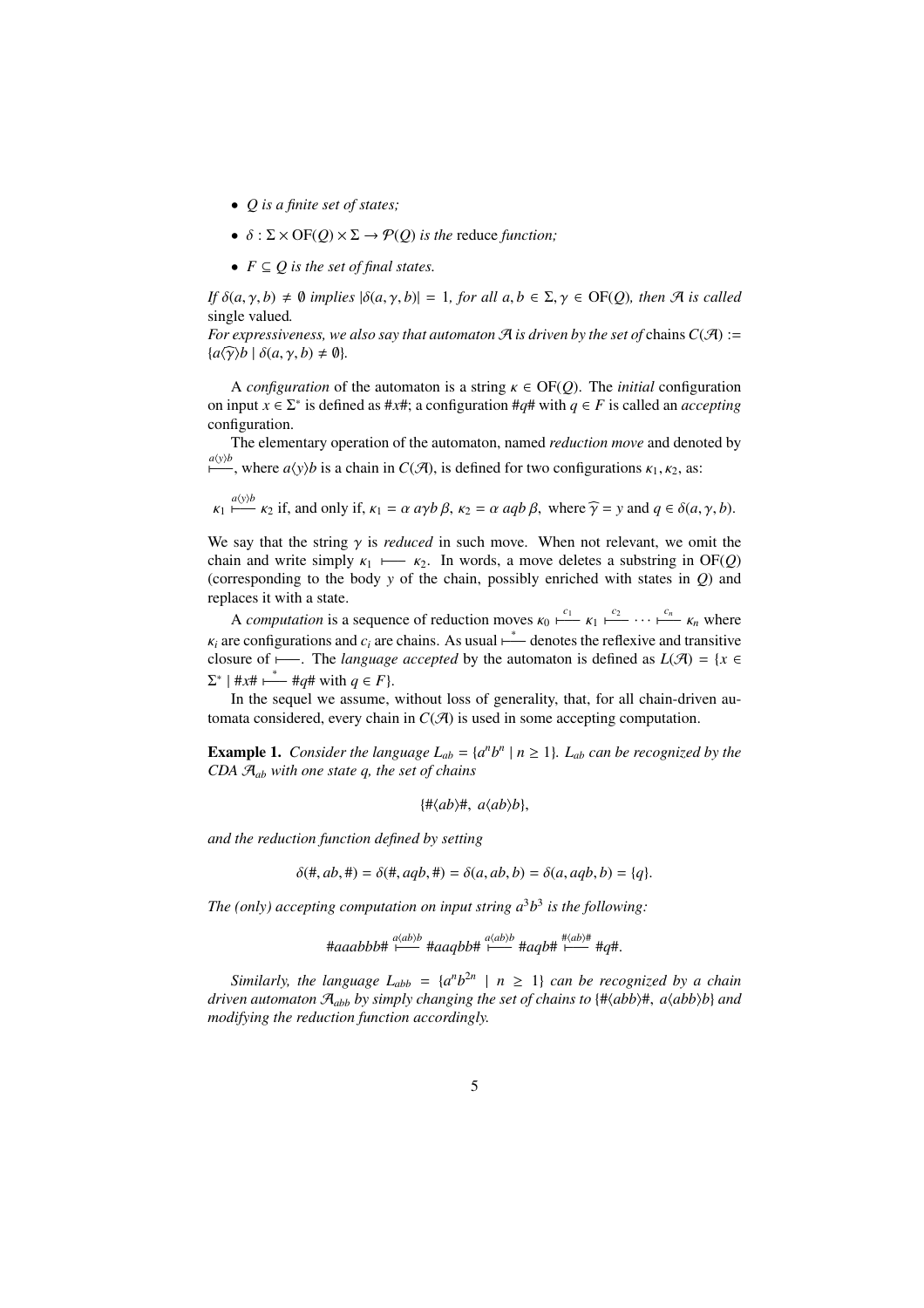*Then, the language*  $L_{ab} \cup L_{abb}$ *, is recognized by the "union" of automata*  $A_{ab}$  *and* A*abb which is built in a fairly natural way, i.e., by using the union of the two chain sets and two states*  $\{q_1, q_2\}$ *; the reduction function is also naturally defined as follows:* 

- $\delta(a, ab, b) = \delta(a, aq_1b, b) = \delta(\text{#}, ab, \text{#}) = \delta(\text{#}, aq_1b, \text{#}) = \{q_1\}$
- $\delta(a, abb, b) = \delta(a, aq_2bb, b) = \delta(\text{#}, abb, \text{#}) = \delta(\text{#}, aq_2bb, \text{#}) = \{q_2\}.$

Example 2. *Consider now the language of arithmetic expressions on* {*e*, +, ∗} *with the obvious meaning of symbols. A CDA* A *recognizing such expressions is defined as follows: C*( $\mathcal{A}$ ) *contains chains* # $\langle + \rangle$ #, # $\langle + \rangle$ +, # $\langle * \rangle$ #, # $\langle * \rangle$ +, + $\langle * \rangle$ +, + $\langle * \rangle$ \*, # $\langle * \rangle$ \*, *and all chains a* $\langle e \rangle$ *b with a, b* ∈ {#, \*, +};  $Q = \{q_e, q_+, q_*\}$ ,  $F = Q$ , and  $\delta$  *is given in the following table, where the first column collects the contexts* (*a*, *b*)*, and the second row specifies the strings in* OF(*Q*) *gathered according to their projection.*

| context                               | $=$ *                         |                                                        | $\gamma = e$ |  |
|---------------------------------------|-------------------------------|--------------------------------------------------------|--------------|--|
|                                       | $q_{e} * q_{e} q_{e} * q_{e}$ | $q_e+q_e q_*+q_e q_++q_e$<br>$q_e+q_* q_*+q_* q_++q_*$ | e            |  |
| $(\#, \#)$ $(\#, +)$                  | $q_*$                         | $q_{+}$                                                | $q_e$        |  |
| $(+, \#)$ $(+, +)$ $(+, *)$ $(\#, *)$ | $q_*$                         |                                                        | Чe           |  |
| $(*, \#)$ $(*, *)$ $(*, +)$           |                               |                                                        | Чe           |  |

*For instance, the bottom row specifies, among others,*  $\delta(*, e, +) = q_e$ . *Two accepting computations for*  $e + e * e$  *are:* 

 $\#e+e*e\# \stackrel{\# \langle e \rangle_+}{\longmapsto} \#q_e+e*e\# \stackrel{+ \langle e \rangle_*}{\longmapsto} \#q_e+q_e*e\# \stackrel{* \langle e \rangle \#}{\longmapsto} \#q_e+q_e*q_e\# \stackrel{+ \langle * \rangle \#}{\longmapsto} \#q_e+q_*\# \stackrel{\# \langle * \rangle \#}{\longmapsto} \#q_*\#;$  $\#e+e*e\# \stackrel{+(e)*}{\longmapsto} \#e+q_e*e\# \stackrel{*(e)\#}{\longmapsto} \#e+q_e*q_e\# \stackrel{\#(e)+}{\longmapsto} \#q_e+q_e*q_e\# \stackrel{+(*)\#}{\longmapsto} \#q_e+q_*\# \stackrel{\#(+) \#}{\longmapsto} \#q_+\#.$ 

*Both computations are forced to reduce the* ∗ *operator before the* +*, in agreement with the usual syntactic structure of arithmetic expressions that gives precedence to* ∗ *over* +*. The intuitive reason for this behavior is to be found in the fact that a body with* + *cannot be reduced in a context containing* ∗*; on the other hand, a body with* ∗ *can be reduced in a context with* +*.*

Intuitively, the automata of the above examples provide a unique syntactic structure to their accepted input strings, despite the fact that several computations may recognize the same string. In general, however, different computations may associate different structures with the same accepted string.

As for the classical parenthesis grammars, therefore, we next formalize the notion of structure and structural ambiguity by introducing parenthesis automata.

**Definition 3.** *For a CDA*  $\mathcal{A} = (\Sigma, Q, \delta, F)$ *, the associated* parenthesis CDA *is*  $[\mathcal{A}] =$  $(\Sigma \cup \{[, \}], Q, \delta', F)$  where  $\delta'$  is defined by setting  $\delta'(a, [\gamma], b) = \delta(a, \gamma, b)$ . A CDA A is structurally ambiguous *if*  $L([A])$  *contains two strings*  $x_1 \neq x_2$  *such that*  $x_1 \stackrel{\sim}{=} x_2$ *.* 

For instance, consider a variant of the automaton of Example 2, where in (1) the context (+, #) is moved up one row, and  $q_e + q_+$  is added to the column for  $\hat{\gamma} = +$ . This automaton performs two structurally different computations for the same input:

$$
\#e + e + e \# \stackrel{*}{\longmapsto} \#q_e + q_e + q_e \# \stackrel{\#(+)+}{\longmapsto} \#q_+ + q_e \# \stackrel{\#(+)+}{\longmapsto} \#q_+ \#,
$$

 $\frac{1}{n+1}$ 

 $\frac{1}{n}$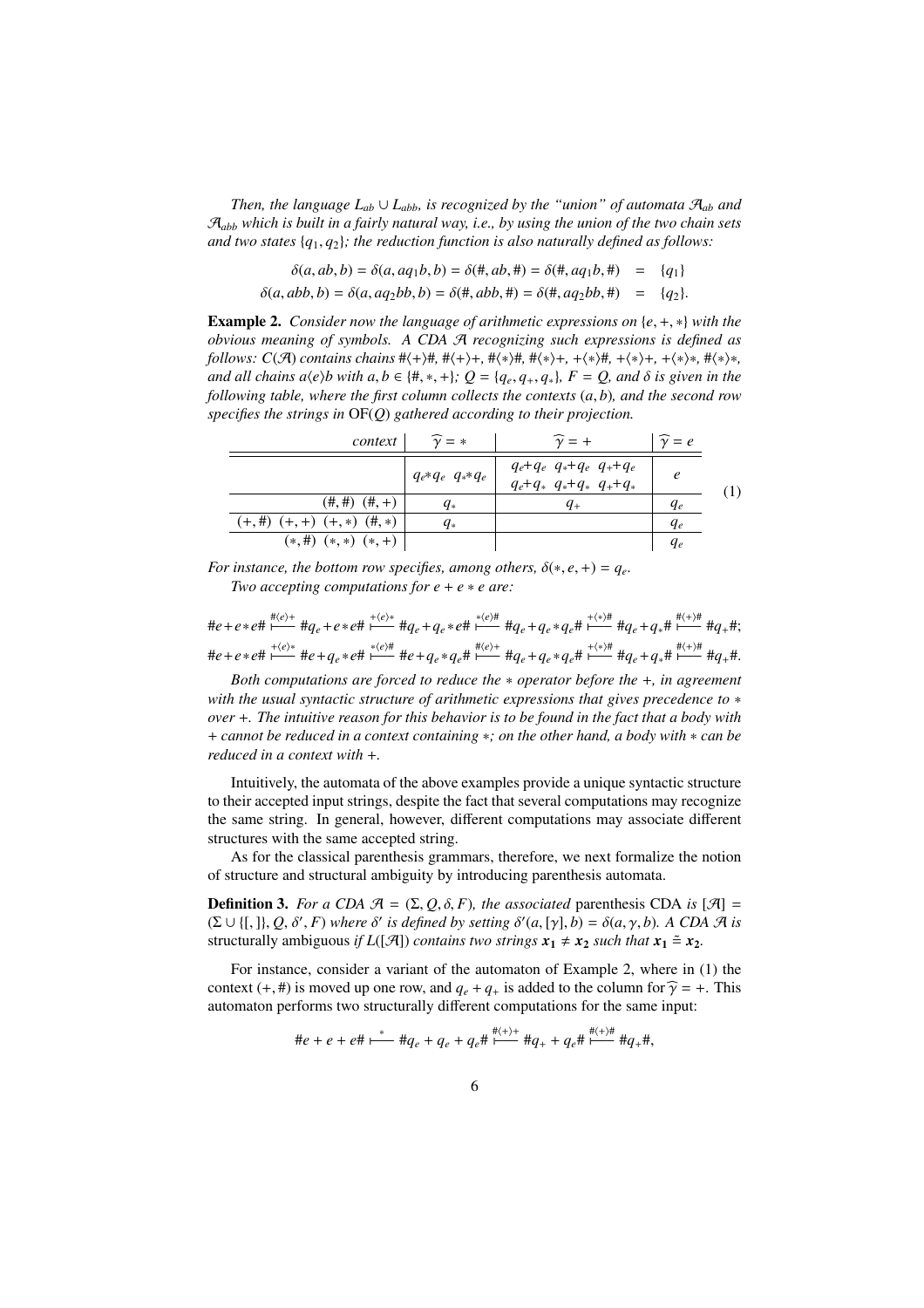which on the parenthesis CDA corresponds to the computation  $\#[[[e]+[e]] + [e]] \#$  $#q_+#$ , and

$$
\#e+e+e\# \stackrel{*}{\longmapsto} \#q_e+q_e+q_e\# \stackrel{+ \langle + \rangle \#}{\longmapsto} \#q_e+q_+\# \stackrel{\# \langle + \rangle \#}{\longmapsto} \#q_+\# ,
$$

where the structure is  $[[e] + [[e] + [e]]]$ .

Not surprisingly, we are going to see that CDAs recognize exactly context-free languages, acting as parsers for their grammars: states of the automaton correspond to nonterminals of the grammar; any string reduced by the automaton corresponds to the r.h.s. of some grammar rules, and the set of states computed by the reduction function corresponds to the set of the l.h.s., i.e., nonterminals of those rules.

**Definition 4.** *The chain*  $a\langle y \rangle b$  *is a grammatical chain <i>associated with a context-free grammar G if there exists a derivation*

$$
\#T\#\stackrel{*}{\Longrightarrow}\alpha\ aAb\ \beta \Longrightarrow \alpha\ a\gamma b\ \beta
$$

*with*  $T \in S$ ,  $\widehat{\gamma} = y$ . The set of grammatical chains associated with G is written  $C_G$ .

**Example 3.** *Consider the grammar with one nonterminal and axiom T and rules T*  $\rightarrow$ *aT b* | *ab; the grammar generates the language Lab defined in Example 1. The grammatical chains are*  $\# \langle ab \rangle \#$  *and a* $\langle ab \rangle b$ *. The latter is defined, e.g., by the derivation*  $#T# \Rightarrow #aT b# \Rightarrow #aab b#.$ 

Theorem 1. *Chain-driven automata recognize the family of context-free languages.*

Proof. We prove that the language recognized by any CDA can be generated by an OG, and vice versa. We first need the concept of a labeled transition system (LTS), which is a triple  $(S, \Lambda, \tau)$  where *S* is an infinite set of LTS states,  $\Lambda$  is a set of labels, and  $\tau$  is a set of labeled state transitions (i.e.,  $\tau \subseteq S \times \Lambda \times S$ ).

Notice that both grammars and chain-driven automata can be seen as LTS. Formally, a grammar can be seen as the LTS ( $OF(V_N)$ ,  $C \iff$ ) where the LTS states are all strings in operator forms, the labels are all the possible chains over  $\Sigma$ , and  $\Leftarrow$  is defined by setting  $\alpha a \gamma b \beta \stackrel{c}{\longleftarrow} \alpha aAb \beta$  where  $c = a \langle y \rangle b$ ,  $A \rightarrow \gamma$  is a rule of *G* and  $\widehat{\gamma} = y$ . A CDA can be seen as the LTS ( $OF(Q), C,$   $\longmapsto$ ) where labels are the chains that drive the automaton, and  $\longmapsto$  is the relation defined by the reduction moves.

Let  $G = (V_N, \Sigma, P, S)$ , and  $C_G$  be the set of grammatical chains associated with *G*. Define the CDA  $\mathcal{A}_G = (\Sigma, Q, \delta, F)$  where:  $Q = V_N$ ;  $F = S$  is the set of axioms;  $\delta$  is defined by setting  $B \in \delta(a, \gamma, b)$  for each rule  $B \to \gamma$  such that  $a\langle \hat{\gamma} \rangle b \in C_G$ . Notice that  $C(\mathcal{A}_G) = C_G$ . Both *G* and  $\mathcal{A}_G$  define the same LTS. In particular, this means that the derivations  $#T \# \Rightarrow #x \#$  of *G* with  $T \in S$  are in bijection with the computations  $#x#$  ⊢  $#T#$  and this implies that  $L(\mathcal{A}_G) = L(G)$ .

Conversely, let  $\mathcal{A} = (\Sigma, Q, \delta, F)$ . Define the grammar  $G_{\mathcal{A}} = (V_N, \Sigma, P, S)$  where:  $V_N = \Sigma \times Q \times \Sigma$ ,  $S = \{(\#, q, \#) \mid q \in F\}$ , and *P* is the set of rules  $(a_0, q, a_{n+1}) \rightarrow \gamma$ where  $q \in \delta(a_0, \gamma, a_{n+1})$ . Notice that the set of  $G_{\mathcal{A}}$ 's chains coincides with  $C(\mathcal{A})$ . Both  $A$  and  $G_A$  define the same LTS, except that for  $A$  the LTS states are configurations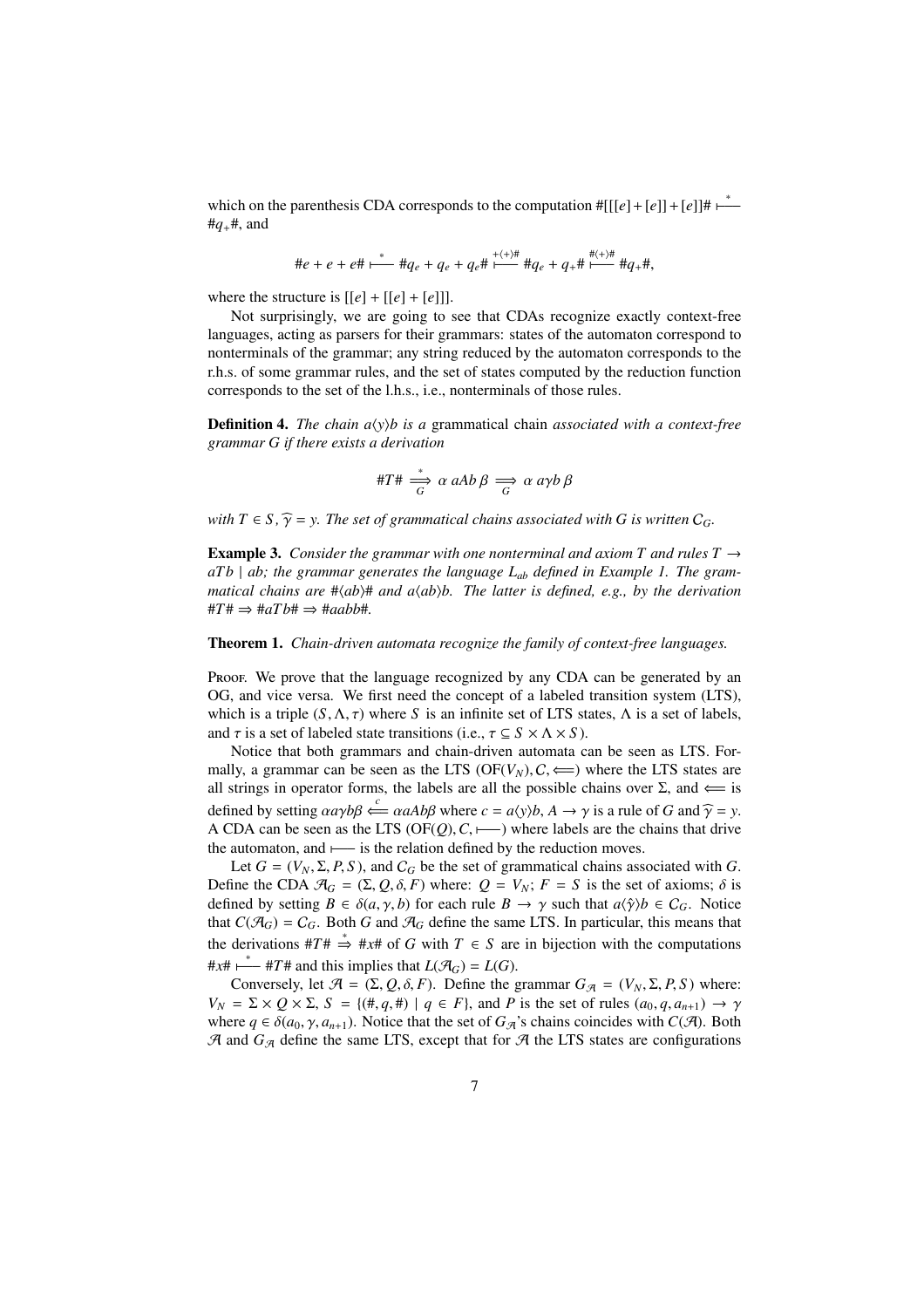$a_0q_0a_1q_1a_2...a_nq_na_{n+1}$  (any  $q_i$  may be missing), whereas for  $G_{\mathcal{A}}$  the LTS states are written in the form  $a_0(a_0, q_0, a_1)a_1(a_1, q_1, a_2)a_2 \ldots a_{n-1}(a_n, q_n, a_{n+1})a_{n+1}$ . In particular, this means that the computations  $\#x\# \stackrel{*}{\longleftarrow} \#q\#$  of A with  $q \in F$  are in bijection with the derivations  $#(\#, q, \#)\# \Rightarrow #x\#$  of *G* and this implies that  $L(G_{\mathcal{A}}) = L(\mathcal{A})$ . □

In summary, whereas traditional pushdown automata and context-free parsers always proceed left to right and produce a unique representation of the syntax trees associated with the input string, our chain-driven automata may nondeterministically produce any bottom-up possible traversal of the grammar's trees, as it is illustrated by the automaton of Example 2 and by its structurally ambiguous modification.

Clearly,  $\mathcal A$  is structurally unambiguous if, and only if, the equivalent grammar  $G_{\mathcal A}$ defined in the proof of Theorem 1 is structurally unambiguous, and vice versa. Also,  $\mathcal A$  is single valued if, and only if, the equivalent grammar  $G_{\mathcal A}$  is invertible, and vice versa.

# 4. Locally chain-parsable languages

In this section we introduce the key notion of *local chain parsability* (LCP) and define it as a property of both chain-driven automata and context-free grammars. Intuitively, a local chain-driven automaton, once it has found a chain while parsing a valid string, can reduce it with the certainty that the reduction is part of an accepting computation; thus, the risk of roll-back, typical of nondeterministic parsing, is avoided for these automata. To be more precise, a certain level of nondeterminism remains embedded in the reduce function when the chain-driven automaton is not single valued, but we will see at the end of the section that this choice too can be removed from the automaton definition.

Definition 5. *A CDA is a* local chain parser *(LCPA) if, for every chain a* $\langle y \rangle b$ *, the following condition holds: if*  $\widehat{\gamma} = y$ , then every computation  $\alpha$  *a*γ*b*  $\beta \mapsto \alpha + 4q$ <sup> $\beta + 4$ </sup> *with*  $q_F \in \Gamma$ *F can be written as*

$$
\alpha \, \alpha \gamma b \, \beta \stackrel{*}{\longmapsto} \alpha' \, \alpha \gamma b \, \beta' \stackrel{*}{\longmapsto} \alpha' \, \alpha q b \, \beta' \stackrel{*}{\longmapsto} \#q_F \#
$$

*for some state q and strings*  $\alpha', \beta'$ , such that  $\alpha \stackrel{*}{\longleftarrow} \alpha', \beta \stackrel{*}{\longleftarrow} \beta'.$ 

Informally, for a CDA to be an LCPA, we require that, if  $a(y)b$  is a chain, then every  $\gamma$ , with  $\widehat{\gamma} = y$ , appearing in a context (*a*, *b*), must be reduced with a single move.

Example 4. *Consider the languages and corresponding automata defined in Example 1. It is easy to verify that both*  $A_{ab}$  *and*  $A_{abb}$  *are local chain parsers.* 

*The automaton recognizing*  $L_{ab} \cup L_{abb}$ *, instead, is not an LCPA. For instance, consider the chain a* $\langle abb \rangle b$  *and the accepting computation (on an input in*  $L_{ab}$ *)* 

#aaabbb#  $\stackrel{a\langle ab\rangle b}{\longmapsto}$  #aaq<sub>1</sub>bb#  $\stackrel{a\langle ab\rangle b}{\longmapsto}$  #aq<sub>1</sub>b#  $\stackrel{\#(ab)\#}{\longmapsto}$  #q<sub>1</sub>#

*We can identify portions*  $\alpha = \text{#a}$ ,  $\gamma = abb$ , and  $\beta = \text{# that do not satisfy the condition}$ *of Definition 5, since* γ *is not reduced in a single move: first the prefix ab is reduced by applying*  $\delta(a, ab, b) \ni q_1$ *, and then the suffix b is reduced, together with another a, by*  $a$ *applying*  $\delta(a, aq_1b, b) \ni q_1$ .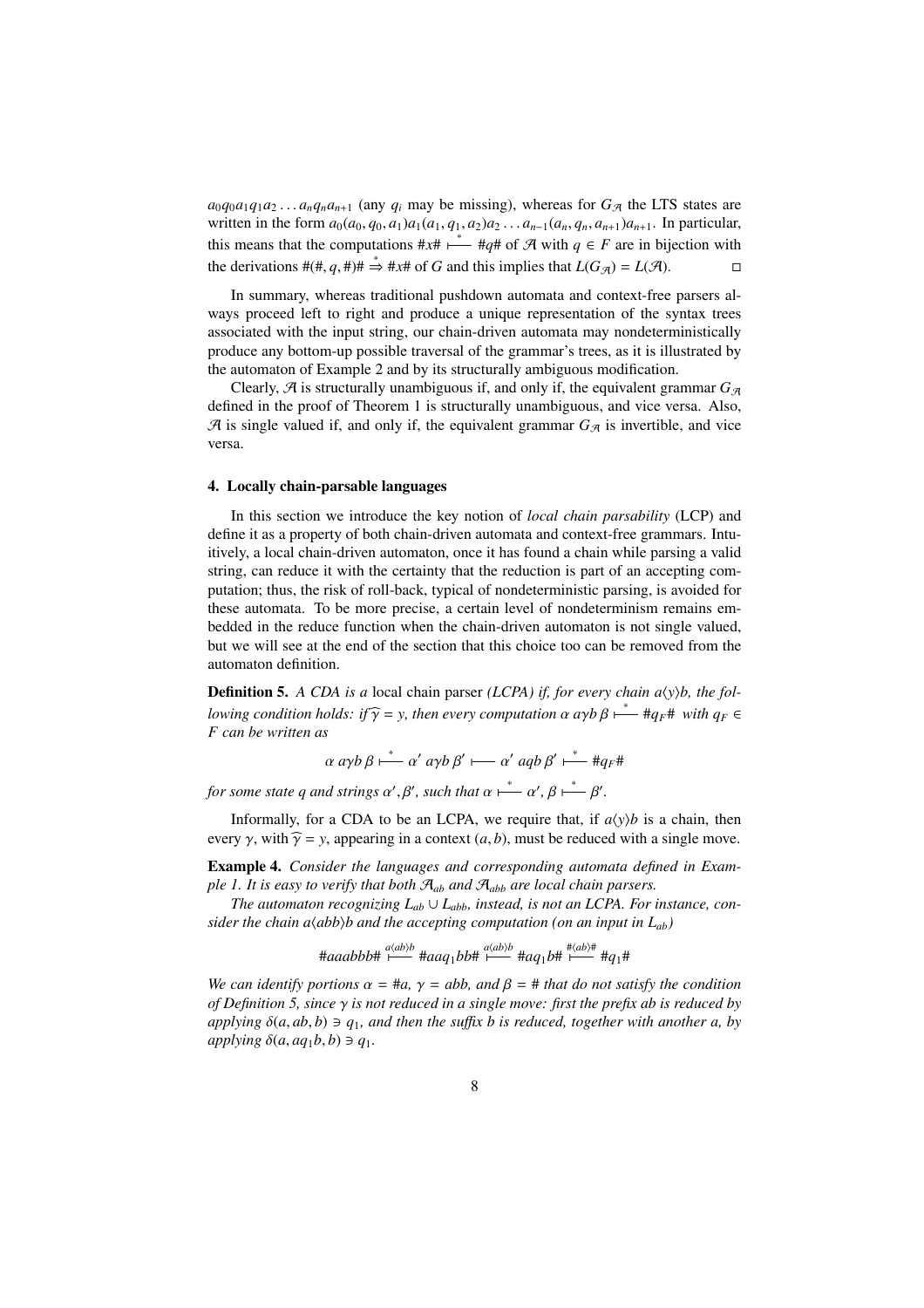Similarly, one can verify that the automaton described in Example 2 is an LCPA but its subsequent variant is not.

**Example 5.** Consider now the language  $L_{aba} = \{a^nba^n \mid n \ge 1\}$ .  $L_{aba}$  can be recog*nized by a chain driven automaton with one state q, the set of chains*

 ${a\langle b\rangle a, \# \langle aa\rangle \#, \ a\langle aa\rangle a},$ 

*and the reduction function defined by setting*

$$
\delta(a, b, a) = \delta(a, aqa, a) = \delta(\#, aqa, \#) = \{q\}.
$$

*Perhaps surprisingly, this automaton is not an LCPA. For instance, consider the chain a*h*aa*i*a and the accepting computation*

$$
\text{Haabaaat } \xrightarrow{\mu(b)a} \underbrace{\text{Haa}}_{\alpha} a \underbrace{qaa}_{\gamma} a \underbrace{\text{#}}_{\beta} \xrightarrow{\mu(aa)a} \text{Haqaat } \xrightarrow{\mu(aa)a} \text{Haqatt } \xrightarrow{\text{#}(aa)} \text{#}q\text{#}.
$$

*The evidenced substrings* α, γ*, and* β *do not satisfy the condition of Definition 5, since* γ *is not reduced in a single move: first the prefix qa is reduced, together with the preceding a, by applying* δ(*a*, *aqa*, *a*) ∋ *q, and then the su*ffi*x a is reduced, together with the aq to its left, by reapplying the same reduction rule.*

The previous example illustrates the fact that Definition 5 is based on a purely input-driven condition for local parsability. Indeed, the presence of state *q* would allow to locally recognize the right portion of string to reduce (*aqa* and not *aaq*, *qaa*, nor *aa*); however, this cannot be done considering only terminals. To stress this fact, in the definition we qualified our parser as "local" and driven by "chains" (which are composed only by terminals).

Thus, our Definition 5 is conceptually different from other formalizations of the intuitive notion of local parsability, in particular, Floyd's bounded-context parsing based on full r.h.s. including terminals and nonterminals [14], discussed in Section 8; the unavoidable loss in terms of generative power is, in our opinion, compensated by the more complete algebraic properties typical of input-driven languages as we will show in Section 6.

Definition 6. *A grammar is* locally chain parsable *(LCPG) if, for every grammatical chain a*(*y*)*b, the following condition holds: if*  $\widehat{\gamma}$  = *y, then each derivation* #*T*#  $\Rightarrow$  $\alpha$ *a*γ*b*β *with*  $T \in S$  consists of steps  $\#T \# \implies \alpha'$ *aAb*  $\beta' \implies \alpha'$ *a*γ*b*  $\beta' \implies \alpha$  *a*γ*b*  $\beta$ , *where*  $\alpha' \stackrel{*}{\Longrightarrow} \alpha$ , and  $\beta' \stackrel{*}{\Longrightarrow} \beta$ . A language L is locally chain parsable (LCPL) if it is *generated by an LCPG.*

In other terms, for a grammar to be an LCPG, we require what follows: for every  $\gamma$ appearing with context  $(a, b)$  in some derivation starting from  $\#T\#$ ,  $\gamma$  has to be generated with a single rule  $A \rightarrow \gamma$  and such a rule has to be applied to a string where the nonterminal *A* has (*a*, *b*) as context.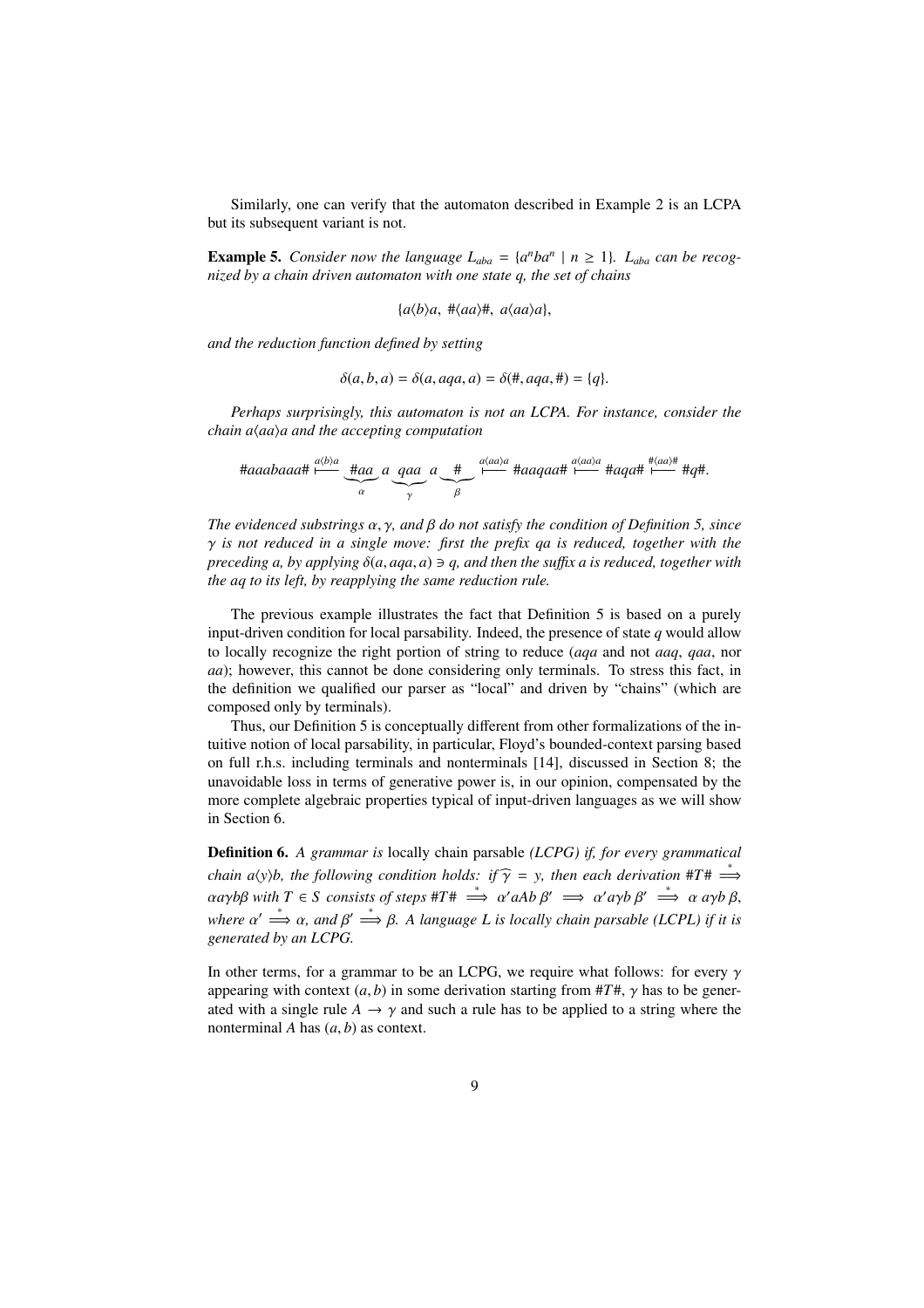Example 6. *The following grammar G*1*, which generates the same arithmetic expressions recognized by the CDA of Example 2, is an LCPG.*

$$
E \to E + T | T * F | e \qquad F \to e
$$
  

$$
T \to T * F | e \qquad S = \{E, T, F\}
$$

*The set of grammatical chains associated with this grammar is exactly*  $C(\mathcal{A})$  *as defined in Example 2. Consider a derivation such as*

 $\#E\# \Rightarrow \#E + T\# \Rightarrow \#E + T + T\# \Rightarrow \#E + T \ast F + T\# \stackrel{*}{\Rightarrow} \#e + e \ast F + e\# \Rightarrow \#e + e \ast e + e\#$ 

*The result of any derivation step is such that each terminal character is enclosed within a context of a pair of terminals which univocally determines the stencil of the last step of the derivation that produced it, independently on the non-terminals involved in the derivation: e.g., every e can only be produced by a rule with stencil*  $H \rightarrow e$ *; the only*  $*$  *in the context* (+, +) *can only be produced through a rule with stencil*  $H \rightarrow H * H$ *; the first* + *is produced by the rule*  $E \rightarrow E + T$  *in the context* (#, +) *but there is no way to produce the second* + *within any of the contexts*  $(+, \#)$ *,*  $(*, \#)$ *,*  $(*, e)$ *, and*  $(e, e)$ *, by means of an immediate derivation with stencil*  $H \rightarrow H + H$ .

*Thus, a bottom-up parser can always decide which terminal part of any r.h.s. to reduce by only inspecting the terminal parts of any sentential form of length 3 plus its context: if it finds the terminal part*  $\widehat{\alpha}$  *of a rule A*  $\rightarrow \alpha$  *within a context where G can generate any β with*  $β \triangleq α$  *through an immediate step of derivation*  $B \Rightarrow β$ *, then it can reduce the r.h.s. to the corresponding l.h.s. with the certainty that the same*  $\widehat{\alpha}$  *cannot be obtained as part of a more complex derivation that does not produce it in a single step; notice also that the reduction is unique if G is invertible.*

*On the contrary, the following grammar G*<sub>2</sub>*, generating only additive expressions, is not LCP.*

$$
X \to E + X \mid E + E
$$
  
\n
$$
Y \to Y + E \mid E + E
$$
  
\n
$$
E \to e
$$
  
\n
$$
S = \{X, Y\}
$$

*The associated grammatical chains are:*  $\# \langle + \rangle \#$ ,  $\# \langle + \rangle +$ ,  $\# \langle e \rangle +$ ,  $\# \langle e \rangle +$ ,  $\# \langle e \rangle \#$ ,  $\# \langle + \rangle \#$ . *For instance, chain*  $+\langle +\rangle$ # *is obtained by applying rule X*  $\rightarrow$  *E* + *E in the last step of*  $the derivation: \#X\# \stackrel{*}{\Rightarrow} \#E + E + X\# \Rightarrow \#E + E + E + E + E\#$ . But in the derivation:

$$
\#Y\#\Rightarrow\#Y+E\#\Rightarrow\#Y+E+E\#\Rightarrow\#E+E+E+E+E\#
$$

*the substring*  $\gamma = E + E$  *occurs in context* (+, #) *but it is not produced in any step of the derivation. Hence, G*<sup>2</sup> *is not locally parsable. As a consequence, a possible parser, after having reduced all terminals e to E, would be confronted with the sentential form*  $\#E + E + E + E$  and left without an indication whether to apply  $X \to E + E$  reducing *the last* +*, or to apply*  $Y \rightarrow E + E$  *reducing the leftmost* +*.* 

Theorem 2. *A language is locally chain parsable if, and only if, it is recognized by a local chain parser.*

Proof. The statement is a consequence of the fact the both constructions in the proof of Theorem 1 preserve locality properties.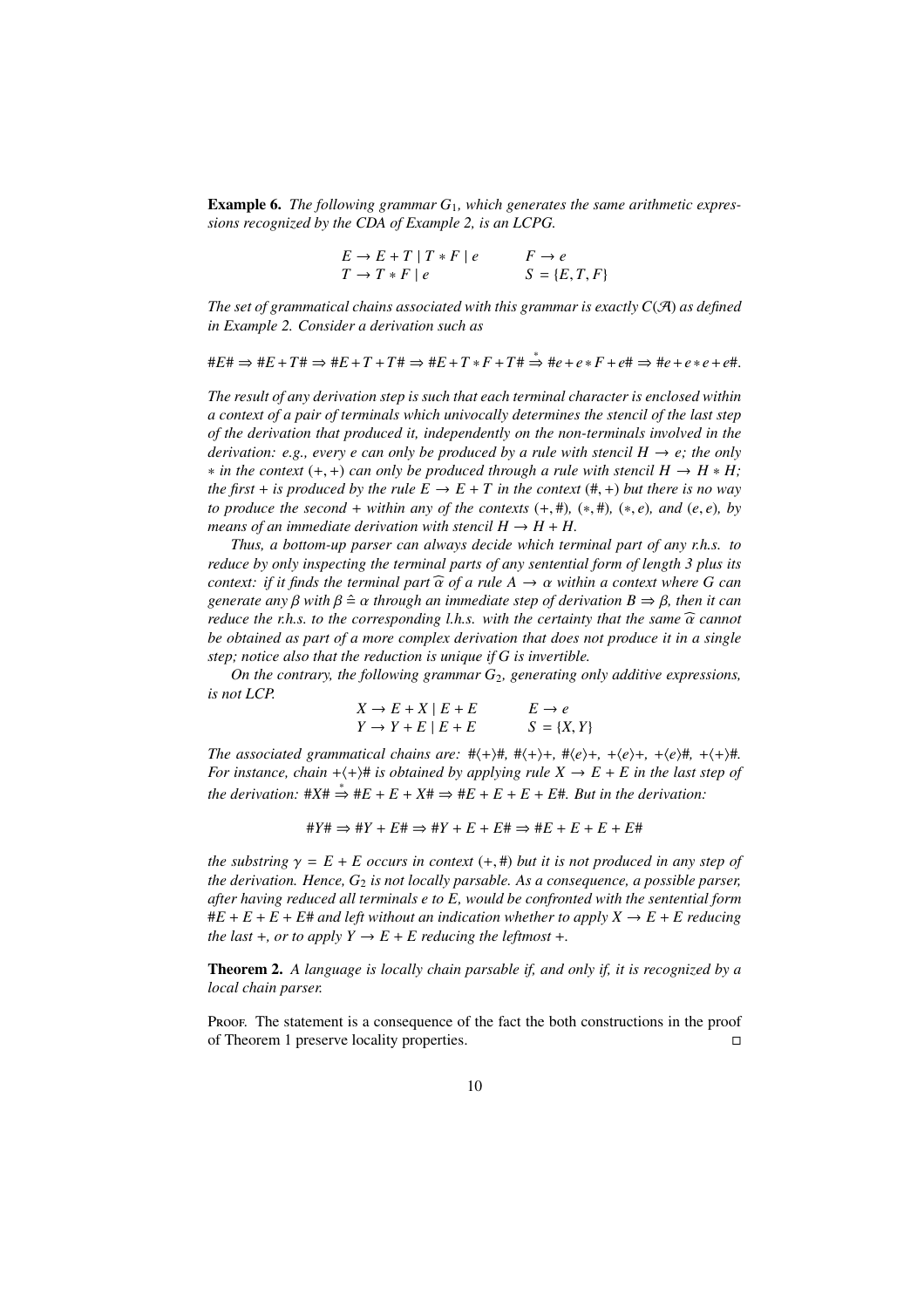Remark 1. *If* A *is a local chain parser, then it admits an equivalent single valued LCPA; this fact can be proved with the usual power set construction, since it preserves the LCP property. Analogously, if G is locally chain parsable, then it admits an equivalent invertible LCPG, since the construction that transforms a grammar into a structurally equivalent invertible one [16] also preserves the LCP property. These facts are not surprising, and can be seen as a direct generalization of the analogous McNaughton property for structured languages [21]. Notice the di*ff*erence w.r.t. the case of DCFLs: whereas building a deterministic pushdown automaton from an LR grammar and conversely are fairly intricate constructions, the same constructions from chain-driven automata to CF grammars and conversely apply as well to LCPAs and LCPGs.*

# 5. Extended chains, conflicts and decidability of the LCP property

Both an LCPA and an LCPG assign a unique structure to each accepted string. To formalize this point we first introduce the notion of extended chain that generalizes Definition 1. To avoid clashes, we use different notations, so that chains and extended chains are disjoint.

**Definition 7.** Structured strings *are special well-parenthesized strings over*  $\Sigma \cup \{[\cdot,\cdot]\}$ *, defined recursively as follows:*

- $y \in \Sigma^+$  *are structured strings;*
- *if*  $a_i \in \Sigma$  *and*  $y_i = \varepsilon$  *or*  $y_i = [v_i]$  *for some structured strings*  $v_i$ *, excluding that all y*<sub>*i*</sub> *are empty, then*  $y_0a_1y_1a_2... a_ny_n$  *is a structured string.*

*An* extended chain *(briefly* xchain*) is a string* #[*y*]# *where y is a structured string which is called the* body *of the xchain.*

Any grammar/chain-driven automaton determines a set of xchains, which have an important role to assess the LCP property.

Definition 8. *Let* A *be a chain-driven automaton and G a grammar. An xchain* #[*y*]# *is an*  $\mathcal{A}$ -xchain, *or a* G-xchain, *if there exist*  $\gamma$  *such that*  $\hat{\gamma} = \gamma$  *and, respectively,* 

$$
\#[\gamma]\#\underset{[\mathcal{A}]}{\ast}\#q_F\#\text{ with }q_F\in F\qquad or\qquad\#T\#\underset{[G]}{\xrightarrow{\ast}}\#[\gamma]\#\text{ with }T\in S.
$$

*The sets of A-xchains and G-xchains are denoted respectively by*  $X_{\mathcal{A}}$  *and*  $X_G$ *.* 

Remark 2. *The proof of Theorem 1 defines the CDA equivalent to a given grammar, and, conversely, the grammar equivalent to a given CDA. In both cases, the CDA and the grammar have identical xchains, i.e.,*  $X_{\mathcal{A}_G} = X_G$  *and*  $X_{G_{\mathcal{A}}} = X_{\mathcal{A}}$ *.* 

**Example 7.** *Consider grammar*  $G_1$  *of Example* 6. *The sentential form*  $#[E+[[e]*[e]]]$ # *is generated by parenthesis grammar* [*G*1] *with the following derivation*

$$
\#E\# \Rightarrow \#[E+T]\# \Rightarrow \#[E+[T*F]]\# \Rightarrow \#[E+[T*[e]]]\# \Rightarrow \#[E+[[e]*[e]]]\#
$$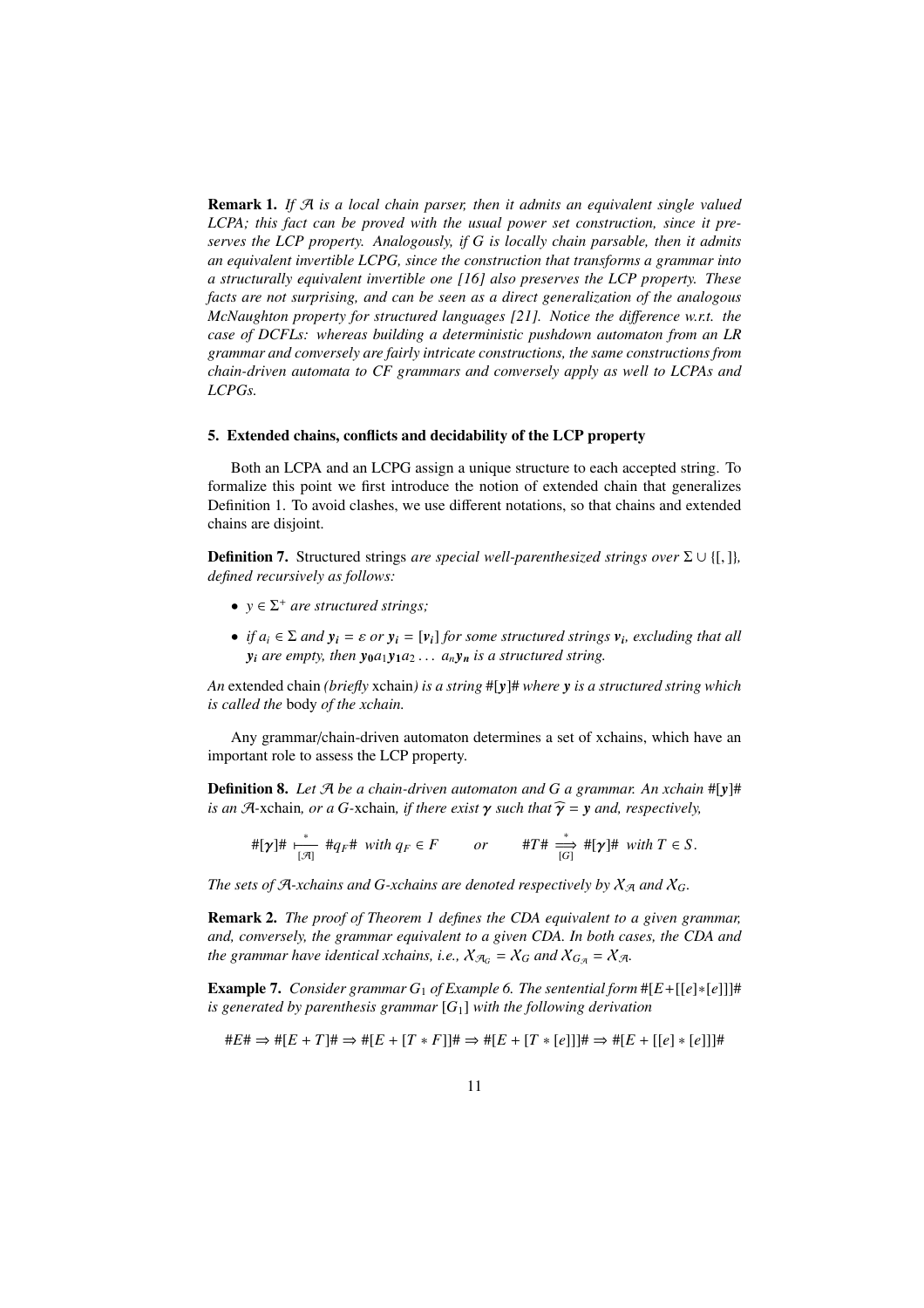*hence*  $#[+[[e] * [e]]]$  *# is a*  $G_1$ *-xchain. Other*  $G_1$ *-xchains are*  $#[[+]+[*[e]]]$  *#*  $#[[[e] *$ [*e*]] ∗ [*e*]]# *,* #[+[[∗[*e*]]∗]]#*.*

*Similarly, let*  $\mathcal{A}$  *be the CDA of Example 2; both computations for the string*  $e + e * e$ *presented in the same example define the xchain* #[[*e*] + [[*e*] ∗ [*e*]]]#*. One can easily guess that* A*-xchains are the same as G*1*'s ones. Notice also that both G*<sup>1</sup> *and* A *are such that, for each valid string y, there is only one*  $G_1/\mathcal{A}$ *-xchain y <i>such that*  $\tilde{y} = y$ .

The next definition introduces the concept of conflict between an xchain and a chain. Intuitively, an xchain *c* conflicts with a chain  $s = a\langle y \rangle b$  if  $\tilde{c}$  contains the string *ayb* but such occurrence of *y* does not correspond to the body of a "subchain" that occurs in *s*.

**Definition 9.** An xchain conflicts with a chain  $a(y)$ b if, and only if, it can be decom*posed as*  $xaybz$  *where*  $\widetilde{y} = y$  *and*  $y \notin [\n\text{# } y]$ <sup>+</sup>. A set X of *xchains and a set* C of *chains are* conflictual *if there is an xchain in* X *that conflicts with some chain in C.*

**Example 8.** *The xchain*  $#[+[+[+]]]$ ]# *conflicts with the chain*  $#(+)+$  *since the prefix* #[+[+ *of the xchain projects onto* # + +*, but the first occurrence of symbol* + *in the xchain is not bracketed; formally, the definition is satisfied with*  $\mathbf{x} = \varepsilon$ ,  $\mathbf{y} = [+$ , and  $z = [+[+]]]$ ]#. This implies that the sets  $X_{G_2}$  and  $C_{G_2}$  associated with the grammar  $G_2$ *defined in Example 6 are conflictual.*

*On the contrary, with a little patience it can be verified that, for the grammar G*<sup>1</sup> *in the same example, the set of G*1*-xchains does not exhibit any conflict with* C*<sup>G</sup>*<sup>1</sup> *. For instance,*  $\#[[[+] + ] + ] + \#$  *does not conflict with*  $\#(+)+$  *since, whenever*  $\# + +$  *occurs in the xchain (only once, as a prefix), the first occurrence of symbol* + *is bracketed.*

Also,  $G_1$  *is LCP*, whereas  $G_2$  *is not. These remarks lead to the main property stated in Theorem 4.*

The next lemma, which easily follows from Definition 9, illustrates all the cases where a conflict may occur.

**Lemma 1.** *If an xchain c conflicts with a chain*  $a\langle y \rangle b$ *, then there are four possibilities, represented in the table:*

| Conflict type  | x          | a |                |   |               | conditions                            |
|----------------|------------|---|----------------|---|---------------|---------------------------------------|
| Left conflict  | $x_1[x_2]$ | a | v <sub>2</sub> |   |               |                                       |
| Right conflict | x          | a | y <sub>2</sub> |   | $z_1$ ] $z_2$ |                                       |
| Inner conflict | x          | a | $y_1[y_2]y_3$  | h |               | $\widetilde{y_1y_3} \neq \varepsilon$ |
| Outer conflict | $x_1[x_2]$ | a |                |   | $z_1$ ] $z_2$ |                                       |

*These cases are not mutually exclusive: an xchain may exhibit more that one conflict with the same chain.*

We next show that the property of having nonconflictual  $X_G$  and  $C_G$  is decidable for any grammar  $G$  (and is computed by an automatic tool<sup>1</sup>).

<sup>1</sup>https://github.com/bzoto/chainsaw.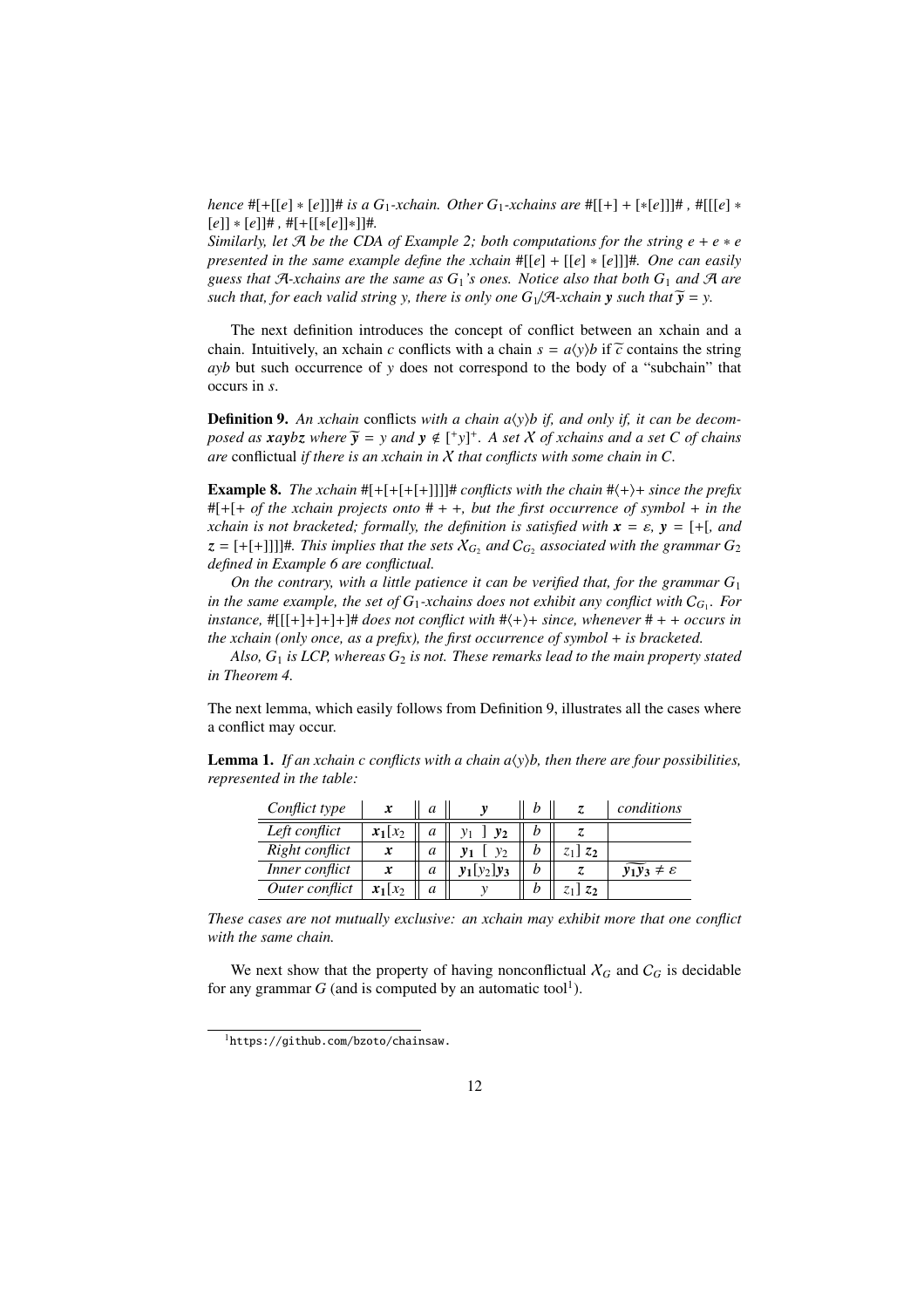Theorem 3. *For every grammar G and automaton* A*, it is decidable whether the pairs of sets, respectively,*  $X_G$ ,  $C_G$ *, and*  $X_{\mathcal{A}}$ ,  $C(\mathcal{A})$  *are nonconflictual.* 

Proof. Let *G* be  $(V_N, \Sigma, P, S)$ . We first introduce a grammar  $G' = (V_N \cup \{T'\}, \Sigma \cup \{T'\})$  $\{[, \], P', \{T'\}\}\)$ , such that  $T' \notin V_N$  and

$$
P' = \begin{cases} A \rightarrow [\alpha'] \mid A \rightarrow \alpha \in P, \text{ where } \alpha' = \alpha \text{ or } \alpha' \text{ is obtained from } \alpha \\ \text{by erasing some (or every) nonterminals} \\ \cup \{T' \rightarrow \#[T]\# \mid T \in S\}. \end{cases}
$$

It is easy to see that *G* ′ defines the language of all the *G*-xchains, because its rules have the same structure as those of *G* and are marked by explicit brackets. Nonterminals have to be erased to take into account that *G*-xchains are defined on sentential forms, by discarding all nonterminals.

For a grammatical chain  $c = a\langle y \rangle b$ , we define the regular language

$$
R(c) = (\Sigma \cup \{[, ]\})^* \cdot a \cdot \{y \in \neg(([^+ y \cdot ]^+) \mid \widetilde{y} = y\} \cdot b \cdot (\Sigma \cup \{[, ]\})^*
$$

that is the language of all the words having a substring which conflicts with *c*. Clearly,  $R' := \bigcup_{c \in C_G} R(c)$  is also a regular language. *G* is conflictual if, and only if, *L*(*G*')∩*R'*  $\neq$ 0; since  $L(G')$  ∩  $R'$  is CF, its emptiness problem is decidable.

The statement for CDAs follows from Theorem 1 and Remark 2.

Theorem 4. *A chain-driven automaton* A *is a local chain parser (respectively, a grammar G is locally chain parsable) if, and only if,*  $X_{\mathcal{A}}$  *and*  $C(\mathcal{A})$  *(respectively,*  $X_G$  *and* C*G) are nonconflictual.*

Proof. We prove the statement concerning automata; the analogous statement for grammars follows from Theorem 2 and Remark 2.

First, we prove that if  $\mathcal{X}_{\mathcal{A}}$  and  $C(\mathcal{A})$  are not conflictual, then  $\mathcal{A}$  is a local chain parser. By contradiction we assume that  $A$  is not a local parser. Then, there exist a chain  $a\langle y \rangle b \in C(\mathcal{A})$ , a string  $\gamma$  such that *y* is the projection of  $\gamma$  onto  $\Sigma$ , a final state  $q_F$ , and a computation

$$
\alpha\,a\gamma b\,\beta\;{\xrightarrow[{\mathcal{A}}]} \; \#q_F\#
$$

where  $\gamma$  is not reduced in a move driven by  $a(y)$ *b*. Then we show that there exists an  $\mathcal{A}$ -xchain conflicting with  $a\langle y \rangle b$ .

We may assume that the first move of the computation involves  $\gamma$  (otherwise we can ignore the previous moves not involving  $\gamma$  and consider the remaining part of the computation). Then there are only four possibilities.

1. The computation can be decomposed as

$$
\alpha_1 [\alpha_2 a \gamma_1] \gamma_2 b \beta \underset{[\mathcal{A}]}{\longmapsto} \alpha_1 q \gamma_2 b \beta \underset{[\mathcal{A}]}{\ast} \#q_F \#
$$

where  $\gamma = \gamma_1 \gamma_2$  and  $\alpha = \alpha_1[\alpha_2]$ . Then  $\widehat{\alpha_1}[\widehat{\alpha_2} \alpha \widehat{\gamma_1}]\widehat{\gamma_2} \widehat{\beta}$  is an A-xchain that conflicts with  $a(y)$ *b*: it is a left conflict, since Lemma 1 is satisfied with  $y =$  $\widehat{\gamma_1}$ ] $\widehat{\gamma_2}$ .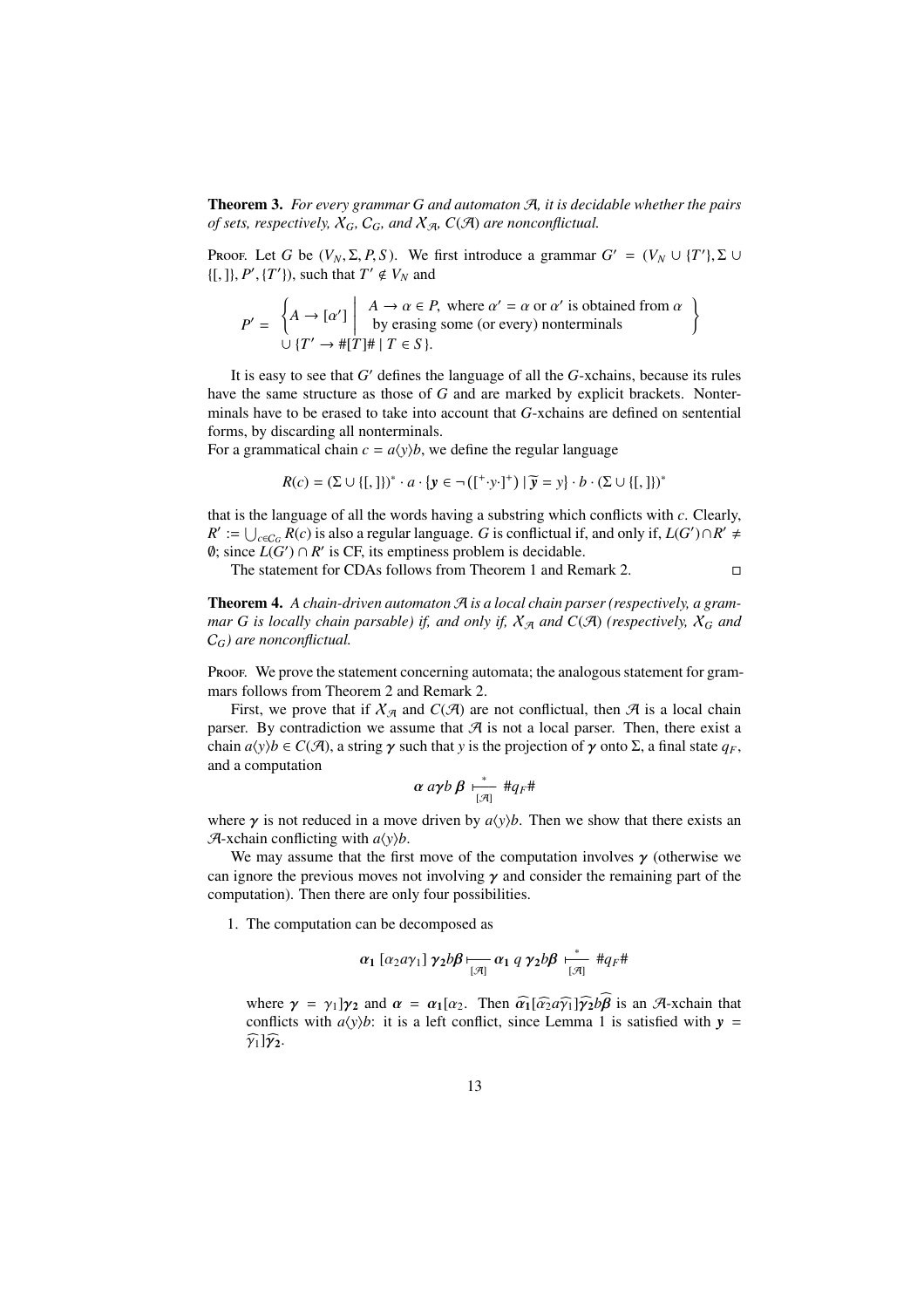- 2. The computation can be symmetrically decomposed with  $\gamma = \gamma_1[\gamma_2]$  and  $\beta =$  $\beta_1$ ]  $\beta_2$ . Then one obtains a right conflict.
- 3. The computation can be decomposed as

$$
\alpha a \gamma_1 [\gamma_2] \gamma_3 b \beta \longmapsto \alpha a \gamma_1 q \gamma_3 b \beta \longmapsto_{[\mathcal{A}]}^* \#q_F \#
$$

where  $\gamma = \gamma_1[\gamma_2]\gamma_3$ , with  $\gamma_1\gamma_3 \tilde{\neq} \varepsilon$  and  $\gamma_2 \neq \varepsilon$ . Then  $\widehat{\alpha}a\widehat{\gamma_1}[\widehat{\gamma_2}]\widehat{\gamma_3}b\widehat{\beta}$  is an Axchain that conflicts with  $a(y)$ *b*: it is an inner conflict, since Lemma 1 is satisfied with  $y = \hat{\gamma_1}[\hat{\gamma_2}]\hat{\gamma_3}$ .

4. The computation can be decomposed as

$$
\alpha_1\left[\alpha_2a\gamma b\beta_1\right]\beta_2\underset{[\mathcal{A}]}{\longmapsto}\alpha_1\ q\ \beta_2\underset{[\mathcal{A}]}{\longmapsto}\#q_F\#
$$

where  $\alpha = \alpha_1[\alpha_2, \beta = \beta_1|\beta_2]$ . Then  $\widehat{\alpha_1}[\widehat{\alpha_2}a\widehat{\gamma}b\widehat{\beta_1}]\widehat{\beta_2}$  is an A-xchain that conflicts with  $a(y)$ *b*: it is an outer conflict, since Lemma 1 is satisfied with  $y = \hat{\gamma}$ .

Vice versa, we prove that if  $\mathcal A$  is a local chain parser, then  $\mathcal X_{\mathcal A}$  and  $C(\mathcal A)$  are nonconflictual. Again, we reason by contradiction and assume that there exists an A-xchain that conflicts with a chain  $a(y)$ *b*. The xchain can be decomposed as  $xaybz$  with  $\tilde{y} = y$ and one of the four cases in Lemma 1 holds.

One can verify that, in each case, there exists a computation

$$
\alpha \, a\gamma b \, \beta \, \stackrel{*}{\overline{\mathcal{A}}} \, \sharp q_F \sharp
$$

with  $q_F$  final and  $\hat{\gamma} = y$ , where  $\gamma$  is not reduced in a single move, thus contradicting the hypothesis. We only discuss one case since the others are similar. Consider the case of left conflict, where the conflicting xchain can be decomposed as  $x_1[x_2ay_1]y_2bz$ . Then by definition of A-xchain, there exist  $\alpha_1 \triangleq x_1$ ,  $\alpha_2 \triangleq x_2$ ,  $\gamma_1 \triangleq y_1$   $\gamma_2 \triangleq y_2$ , and  $\beta \triangleq z$  such that

$$
\alpha_1\left[\alpha_2a\gamma_1\right]\gamma_2b\beta\underset{[\mathcal{A}]}{\longleftarrow}\alpha_1\ q\ \gamma_2b\beta\underset{[\mathcal{A}]}{\overset{*}{\longleftarrow}}\#q_F\#
$$

is a computation of [A]; in the corresponding computation of A, the substring  $\gamma$  =  $\gamma_1 \widetilde{\gamma_2}$  is not reduced in any move driven by  $a\langle y \rangle b$  (notice that  $\widetilde{\gamma_2}$  cannot be deleted independently of *a* also when  $\gamma_1 = \varepsilon$ ). independently of *q* also when  $\gamma_1 = \varepsilon$ ).

Theorems 4 and 3 imply the following result.

Corollary 1. *It is decidable whether a grammar is locally chain parsable and whether a chain-driven automaton is a local chain parser.*

#### 6. Basic properties of local chain parsable languages

In this section we prove the strict inclusion of LCPLs within the DCFL family, and we investigate their closure under the fundamental language operations; we point out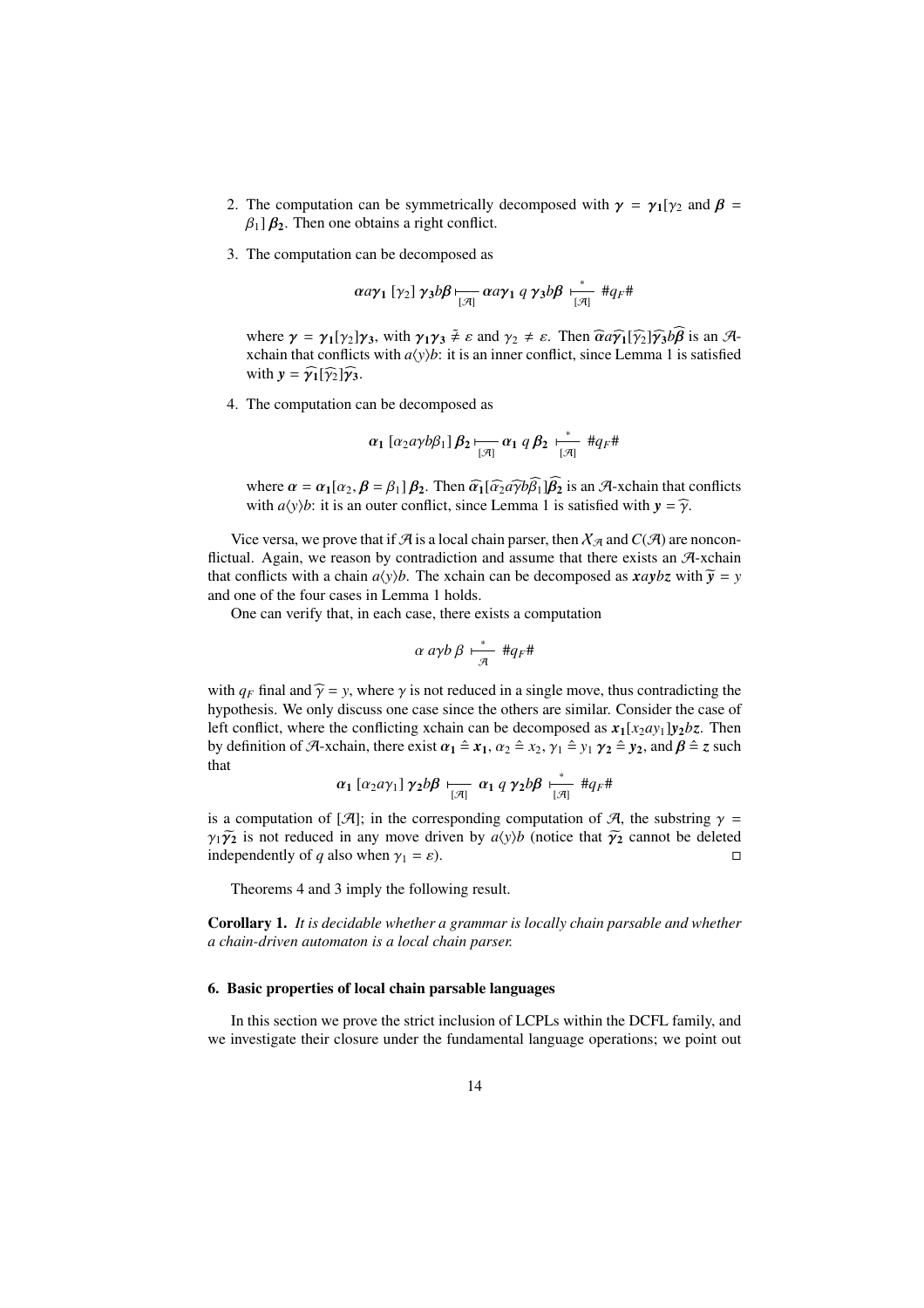similarities and differences w.r.t. other input-driven language families: we show that several closure properties enjoyed by other families do not extend to LCPLs; nevertheless, under suitable hypotheses of chain compatibility, Boolean operations between LCPLs preserve local parsability, so that e.g. the containment problem is decidable for pair of languages satisfying such hypothesis. As a preliminary step, we briefly discuss structural non-ambiguity.

Remark 3. *Every LCPG and LCPA assigns to each valid string x a unique structure represented by an xchain*  $\#[x]\#$  *where*  $\widetilde{x} = x$ *. In other words, LCPGs and LCPAs are structurally unambiguous. Both properties can be proved similarly reasoning by contradiction and building an xchain that necessarily conflicts with a chain.*

*Moreover, if an LCPA is single valued (or, equivalently, an LCPG is invertible) then it is unambiguous, in that also the labels of the syntactic trees are uniquely determined.*

*Finally, independent moves of an LCPA (i.e., moves that reduce non-overlapping substrings of the input) can be applied in any order, without altering the result.*

Example 9. *As a counterexample, grammar G*<sup>2</sup> *of Example 6 is not an LCPG; in fact it produces non-homomorphic syntactic trees for the same sentence*  $\#e + e + e + e\#$ , *namely those corresponding to xchains*

 $\#[[e] + [[e] + [[e] + [[e] + [e]]]]]\#$  *and*  $\#[[[[[e] + [e]] + [e]] + [e]] + [e]]\#$ .

Next, we move to a hardly surprising inclusion property, where *right-to-left deterministic context-free languages* are those defined by deterministic pushdown automata that work reading their input going from right to left. Then, we show that the LCPL family is incomparable with another classical subfamily of DCFLs, namely the LL one.

Theorem 5. *The LCPL family is strictly included in the DCFL family and in the rightto-left deterministic context-free language family.*

Proof. By Remark 1 we know that any LCPL can be recognized by a single valued LCPA. Then, considering only the set of computations of a single valued LCPA that correspond to the reverse of the rightmost visit of syntax trees, one obtains a traditional deterministic pushdown automaton. Thus, LCPLs are DCFLs.

The inclusion is strict:

$$
L = \{0a^n b^n \mid n \ge 1\} \cup \{1a^n b^{2n} \mid n \ge 1\}
$$
 (2)

is a deterministic context-free language that cannot be generated by an LCPG; we prove that, for any grammar *G* recognizing *L*, the set  $X_G$  and  $C_G$  must be conflictual. First notice that if  $x \in X_G$  and  $x$  contains a substring  $a[^+y]^+b$  with  $y \in \Sigma^+$ , then  $a\langle y \rangle b \in C_G$ .

To generate strings like  $a^n b^n$ , it is necessary to have derivations of the type  $A \stackrel{*}{\Rightarrow}$  $a^kAb^k$  for some  $k > 0$ , which implies that  $X_G$  contains an xchain  $xa[y]bz$  with  $\tilde{y} = a^k b^k$ . Splittings like  $B \stackrel{*}{\Rightarrow} a^hC$ ,  $C \stackrel{*}{\Rightarrow} Bb^h$  would lead to conflicts, since we have one of the following cases.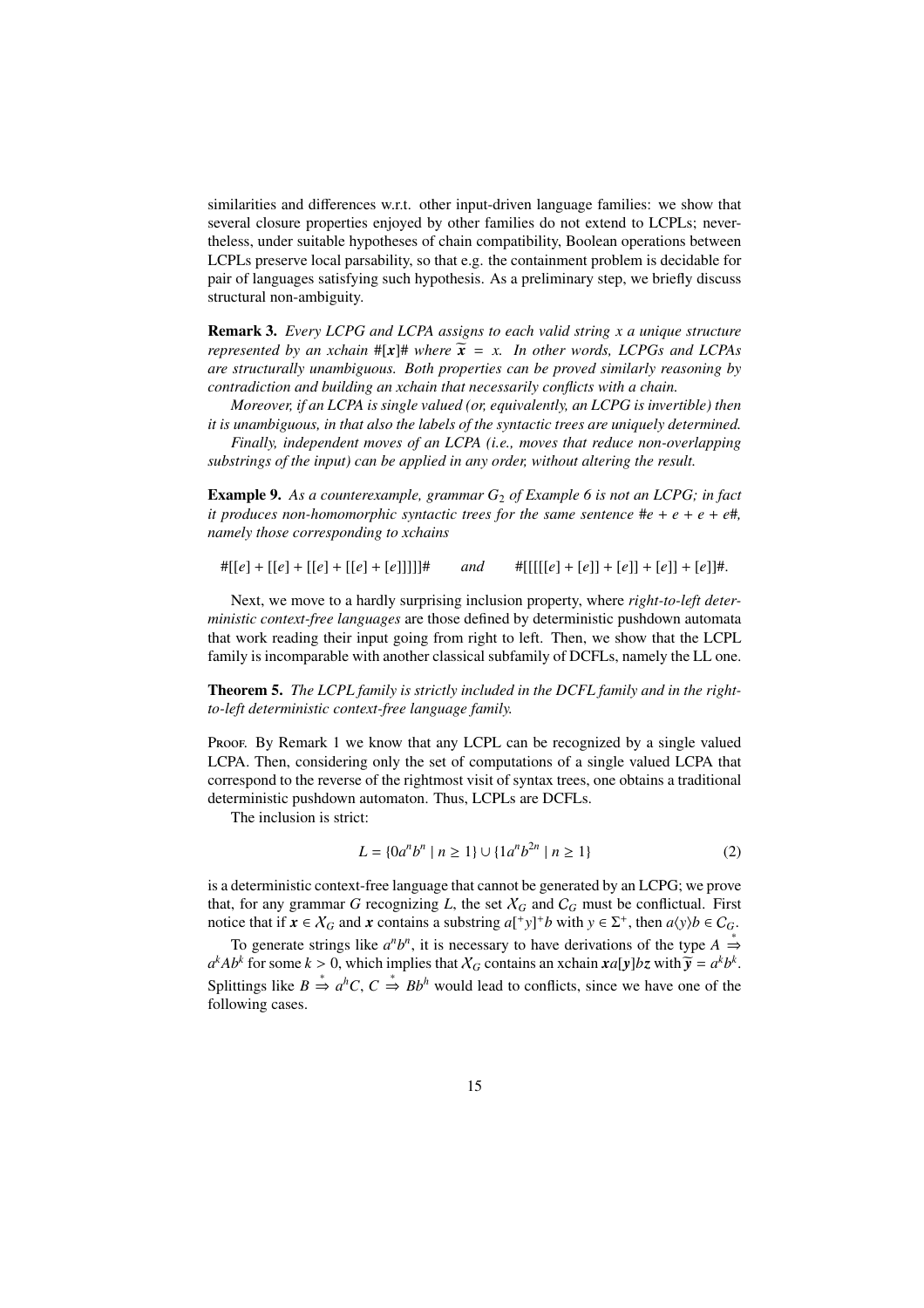- If  $B \stackrel{*}{\Rightarrow} a^hC$  contains both right linear and left linear steps, then it produces *x*chains containing  $x_1[[a^{j_1}]a^{k_1}]z_1$  with  $\tilde{x_1}, \tilde{z_1} \in a^+$ , and  $x_2[a^{k_2}[a^{j_2}]]z_2$  with  $\tilde{x_2}, \tilde{z_2} \in a^+$  $a^+$  that conflict with its chains  $a\langle a^{j_2}\rangle a$  and  $a\langle a^{j_1}\rangle a$ , respectively; similarly for derivation  $C \stackrel{*}{\Rightarrow} Bb^h$ .
- Otherwise, if  $B \stackrel{*}{\Rightarrow} a^hC$  is right linear and  $C \stackrel{*}{\Rightarrow} Bb^h$  is left linear, then they produce xchains containing  $x[a^j]z$  and  $x'[b^j]z'$  for some  $i, j > 0$ ,  $\tilde{x}, \tilde{x'} \in a^+,$  $\tilde{z}, \tilde{z}' \in b^+$ , and hence the chains  $a\langle a^j \rangle b$  and  $a\langle b^i \rangle b$ . Thus,  $x[a^j]z$  (with long enough *z*) conflicts with  $a\langle b^i \rangle b$ , and  $x'[b^i]z'$  (with long enough *x*) conflicts with  $a\langle a^j \rangle b$ .

Similarly, and more generally, we must exclude splittings like  $B \stackrel{*}{\Rightarrow} a^h b^j C$ ,  $C \stackrel{*}{\Rightarrow} B b^{h-j}$ (or the symmetric ones). Hence, all steps in derivation  $A \stackrel{*}{\Rightarrow} a^k Ab^k$  are balanced and we must have a chain  $a\langle a^h b^h \rangle b$  for some *h*.

Analogously, considering strings like  $1a^n b^{2n}$ ,  $X_G$  must contain an xchain  $x'a[y']bz'$ with  $\widetilde{y'} = a^i b^{2i}$  for some *i*. Since this xchain conflicts with  $a \langle a^h b^h \rangle b$ , *G* is not a locally chain parsable grammar.

Theorem 6. *The LCPL family is incomparable with the family of languages generated by LL(k) grammars.*

Proof. The witness that proves LL(1)  $\not\subseteq$  LCPL is the language in Eq. (2). The relation LL(1)  $\neq$  LCPL is proved by the OPL language  $\{a^n b^n \mid n \ge 1\}$  ∪  $\{a^n c^n \mid n \ge 1\}$  which is easily generated by an LCPG but is not in LL(k) [24].  $\square$ 

Remark 4. *Although Theorem 5 does not say anything about the parsing complexity of a local parser, its proof shows that an LCPA can be used to recognize any string in linear time: this result can be achieved considering only the computations of a single valued LCPA that correspond to rightmost visits of syntax trees.*

# *Closure properties*

When dealing with closure properties, we notice that they change dramatically whether we refer to unstructured context-free languages or to structured ones; for instance both DCFLs and general CFLs enjoy (differently from each other) some closure properties but not all of them. On the other hand, the languages generated by parenthesis grammars are structured in the sense that their strings immediately and uniquely represent the syntax tree associated with them. They enjoy closure under all Boolean operations and make a Boolean algebra where the top or universal element is the language generated by the stencil grammar obtained from the original ones. The various language families that may be considered input-driven are naturally structured too; for instance the original IDLs (alias visibly pushdown languages) generalize parenthesis languages in that the so named *call*/*return* terminals play the role of open/closed parentheses. Operator precedence languages, to be reconsidered in Section 7, too are structured, although their structure is less perspicuous in the terminal strings [9]. For such language families, the investigation of closure properties has always been more profitable when referred to the sentence structures rather than simply to the strings; for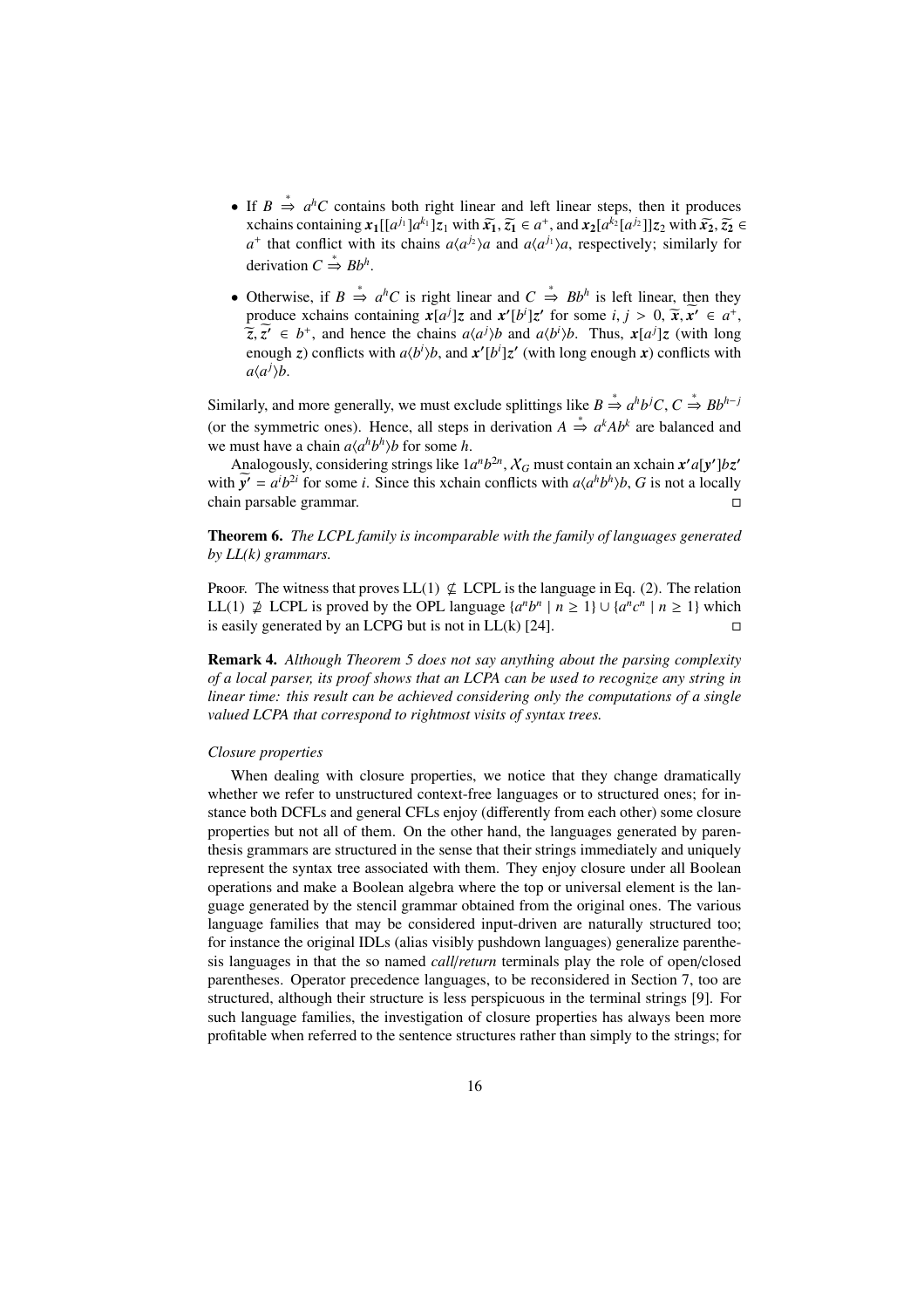instance, IDL closure properties assume that the partitioning of the alphabet into calls, returns, and internal is fixed *a priori*.

Since LCPLs too are input-driven and have a structure determined by their chains, it seems appropriate to investigate their closure properties with reference to the languages that share a predefined structure. Chains, however, unlike the alphabet partitioning of IDLs and the operator precedence matrices of OPLs, defined in Section 7, are not enough by themselves to give a unique structure to all languages sharing them: it may even happen that of two grammars with identical chains one is LCP and the other is not. For instance the two grammars below

$$
G_1: A \to bBa \quad B \to ab \quad S = \{A\}
$$
  

$$
G_2: C \to bDa \quad D \to Dab \mid ab \quad S = \{C\}
$$

have the chains  $\#$ *(ba)* $\#$ , *b*/*ab*)*a*, but, whereas *G*<sub>1</sub> clearly has no conflicts, *G*<sub>2</sub> does, e.g.,  $b \langle ab \rangle a$  vs. #[ $b$ [[[ $ab$ ] $ab$ ] $ab$ ] $a$ ]#. Thus, rather than referring to a whole family qualified by a unique set of chains, we restrict our investigation to pairs of automata or grammars exhibiting sets of compatible xchains and chains, as defined next.

**Definition 10.** *Two LCPAs*  $\mathcal{A}_1 = (\Sigma, Q_1, \delta_1, F_1)$  *and*  $\mathcal{A}_2 = (\Sigma, Q_2, \delta_2, F_2)$  *are structurally compatible –briefly, compatible– if the union of their xchains,*  $\chi_{\mathcal{A}_1} \cup \chi_{\mathcal{A}_2}$ *, and the union of their chains, C*( $\mathcal{A}_1$ )  $\cup$  *C*( $\mathcal{A}_2$ )*, are not conflictual. Two LCPLs L<sub>1</sub> and L<sub>2</sub> are* compatible *if they are recognized by two compatible LCPAs.*

The Boolean closure properties under union, intersection and difference are next proved for any pair of compatible LCPLs.

**Theorem 7.** Let  $L_1$  and  $L_2$  be compatible LCPLs. Then  $L_1 \cup L_2$ ,  $L_1 \cap L_2$ , and  $L_1 \setminus L_2$ *are LCP, and are still compatible with*  $L_1$  *and*  $L_2$ *.* 

Proof. Let  $\mathcal{A}_1 = (\Sigma, Q_1, \delta_1, F_1)$  and  $\mathcal{A}_2 = (\Sigma, Q_2, \delta_2, F_2)$  be compatible LCPAs recognizing respectively  $L_1$  and  $L_2$ .

We may safely assume that the set of states  $Q_1$  and  $Q_2$  are disjoint. Let  $Q =$  $(Q_1 \cup \{\perp, q_{\text{err}}\}) \times (Q_2 \cup \{\perp, q_{\text{err}}\})$ , with  $\perp, q_{\text{err}} \notin Q_1 \cup Q_2$ . For each string  $\gamma \in \text{OF}(Q)$ , say  $\gamma = q_0 a_1 q_1 a_2 q_2 \cdots a_n q_n$  with  $q_i \in Q \cup \{\varepsilon\}$ , define  $\gamma_1 = p_0 a_1 p_1 a_2 p_2 \cdots a_n p_n$  where  $p_i$  is empty whenever  $q_i$  is empty or has  $\perp$  as first component, and  $p_i$  is the first component of  $q_i$  in the other cases;  $\gamma_2$  is defined symmetrically. Then  $\delta(a, \gamma, b)$  is as follows:

- $\delta(a, \gamma, b)$  is the set of all pairs  $(q_1, q_2)$  with  $q_1 \in \delta_1(a, \gamma_1, b)$  and  $q_2 \in \delta_2(a, \gamma_2, b)$ , if both  $\delta_1(a, \gamma_1, b)$  and  $\delta_2(a, \gamma_2, b)$  are nonempty;
- $\delta(a, \gamma, b) = \emptyset$ , if both  $\delta_1(a, \gamma_1, b)$  and  $\delta_2(a, \gamma_2, b)$  are undefined or empty;
- $\delta(a, \gamma, b)$  is the set of all pairs  $(q_{err}, q_2)$  with  $q_2 \in \delta_2(a, \gamma_2, b)$ , if only  $\delta_1(a, \gamma_1, b)$ is undefined or empty, and similarly for the symmetric case.

For  $\circ \in \{\cap, \cup, \setminus\}$ , the automaton for  $L_1 \circ L_2$  is given by  $(\Sigma, Q, \delta, F_{\circ})$ , where:  $F_{\cap} =$ *F*<sub>1</sub> × *F*<sub>2</sub>, *F*<sub>∪</sub> = *F*<sub>1</sub> × (*Q*<sub>2</sub> ∪ {*q<sub>err</sub>*}) ∪ (*Q*<sub>1</sub> ∪ {*q<sub>err</sub>*}) × *F*<sub>2</sub>), *F*<sub>\</sub> = *F*<sub>1</sub> × (*Q* \ *F*<sub>2</sub> ∪ {*q<sub>err</sub>*}). Notice that the above construction does not produce new xchains besides  $X_{\mathcal{A}_1} \cup X_{\mathcal{A}_2}$ .  $\Box$ 

Corollary 2. *The inclusion problem between compatible LCPLs is decidable.*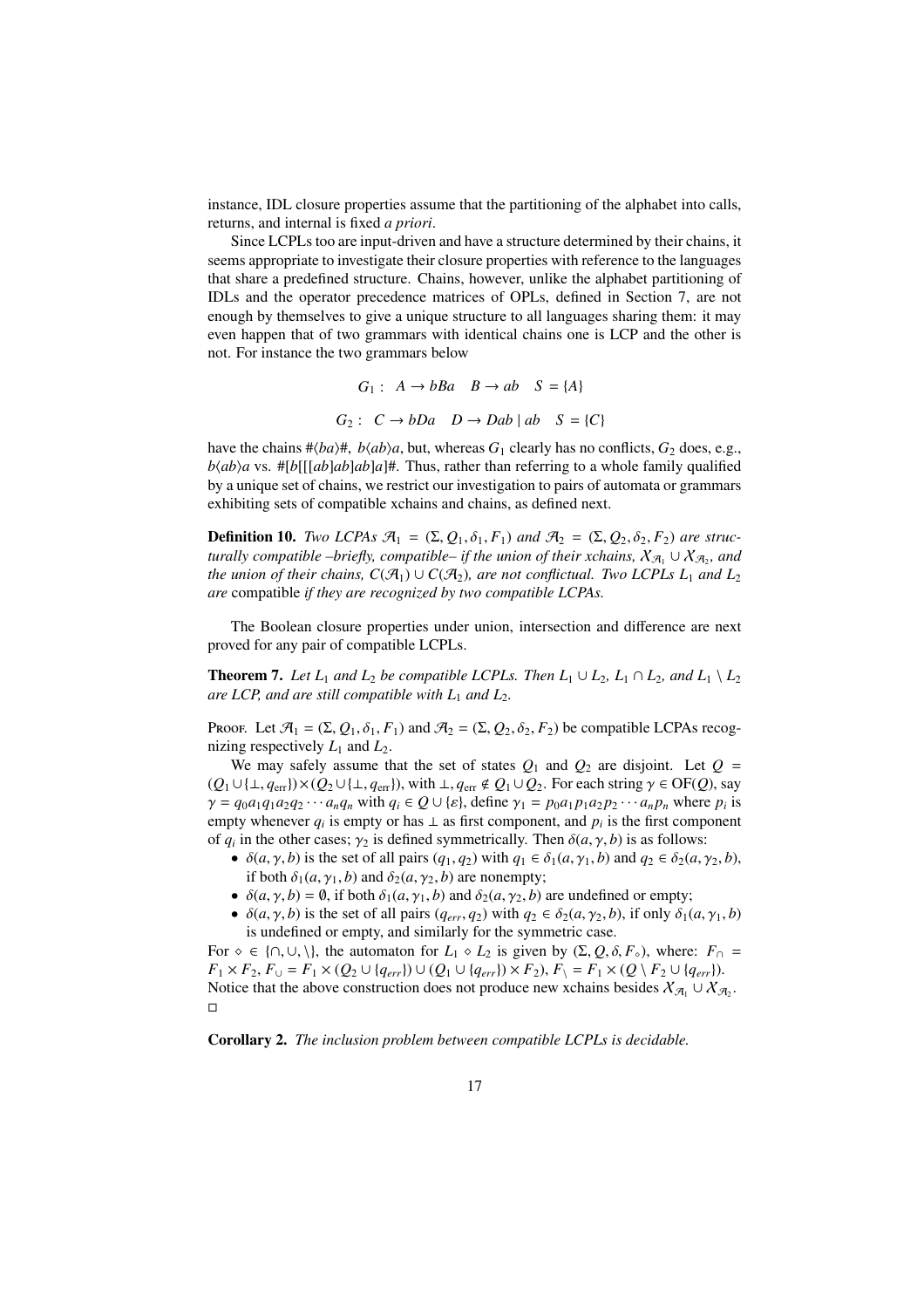Proof. The statement is a direct consequence of the decidability of the emptiness problem for CFLs and the closure between compatible LCPLs under set difference.

These properties make locally chain parsable languages suitable for devising automatic verification techniques, most notably model checking.

The neutrality of LCPA computations with respect to the direction of moves leads to the next property, stating that a language *L* is an LCPL if, and only if, its reversal is an LCPL. Notice that  $L^R$  and  $L$  need not to be compatible.

Theorem 8. *Let L be an LCPL. Then its reversal L<sup>R</sup> is an LCPL.*

Proof. Consider a local chain parser  $A = (\Sigma, Q, \delta, F)$  such that  $L(A) = L$ . A local chain parser for  $L^R$  is  $\mathcal{A}_R = (\Sigma, Q, \delta_R, F)$ , with  $\delta_R(a, \gamma, b) = \delta(b, \gamma^R, a)$ , for every  $a, b, \gamma$ such that  $\delta(a, \gamma^R, b) \neq \emptyset$ . It is easy to see that  $\mathcal{A}_R$ 's xchains are like those of  $\mathcal{A}$ , but reversed.

On the contrary, we are going to prove that the hypothesis of structural compatibility assumed in Theorem 7 does not suffice to ensure the closure under the operations of concatenation and star. This is to be expected: in fact, concatenation necessarily alters any chain of any grammar generating  $L_1$  that has the form  $a\langle y\rangle #$ , because the # marking the end of  $L_1$  disappears; the alteration may in some cases cause a conflict. We also show that homomorphism does not preserve local parsability, which is a constant property of all families of input-driven languages.

Theorem 9. *There exist compatible locally chain parsable languages L*<sup>1</sup> *and L*<sup>2</sup> *such that*  $L_1 \cdot L_2$  *is not LCPLs.* 

Proof. Consider  $L_1 = a^+ \cup \{a^{2n+1}b^{2n+1} \mid n \ge 0\}$  and  $L_2 = c^+ \cup \{b^{2n+1}c^{2n+1} \mid n \ge 0\}$ . It is easy to see that they are LCPL and compatible.

We prove that

$$
L_1 \cdot L_2 = a^+ c^+ \cup a^+ \left\{ b^{2n+1} c^{2n+1} \mid n \ge 0 \right\} \cup \left\{ a^{2n+1} b^{2n+1} \mid n \ge 0 \right\} c^+ \cup \left\{ a^{2n+1} b^{2n+1} \mid n \ge 0 \right\} \left\{ b^{2n+1} c^{2n+1} \mid n \ge 0 \right\}
$$

is not deterministic, hence cannot be an LCPL because of Theorem 5. Let *R* be  $a(aa)^*b(bb)^*c(cc)^*$ . The language

$$
L_R := (L_1 \cdot L_2) \cap R = a(aa)^* \left\{ b^{2n+1} c^{2n+1} \mid n \ge 0 \right\} \cup \left\{ a^{2n+1} b^{2n+1} \mid n \ge 0 \right\} c(cc)^*
$$

is inherently ambiguous, hence not deterministic: the classical proof (e.g., see Theorem 5.31 in [15]) that language  $a^+b^nc^n \cup a^n b^nc^+$  is inherently ambiguous carries over to this case. Indeed, let *N* be the pumping number for the grammar as in Ogden's lemma. If *N* is odd, the proof of Theorem 5.31 in [15] is based on the two strings  $a^Nb^Nc^{N+N!}$ ,  $a^{N+N!}b^Nc^N$  and still holds. If *N* is even, the only difference is that the considered strings must be  $a^{N+1}b^{N+1}c^{N+1+N!}$  and  $a^{N+1+N!}b^{N+1}c^{N+1}$ .

Since deterministic languages are closed under intersection with regular sets, it follows that also  $L_1 \cdot L_2$  is not deterministic.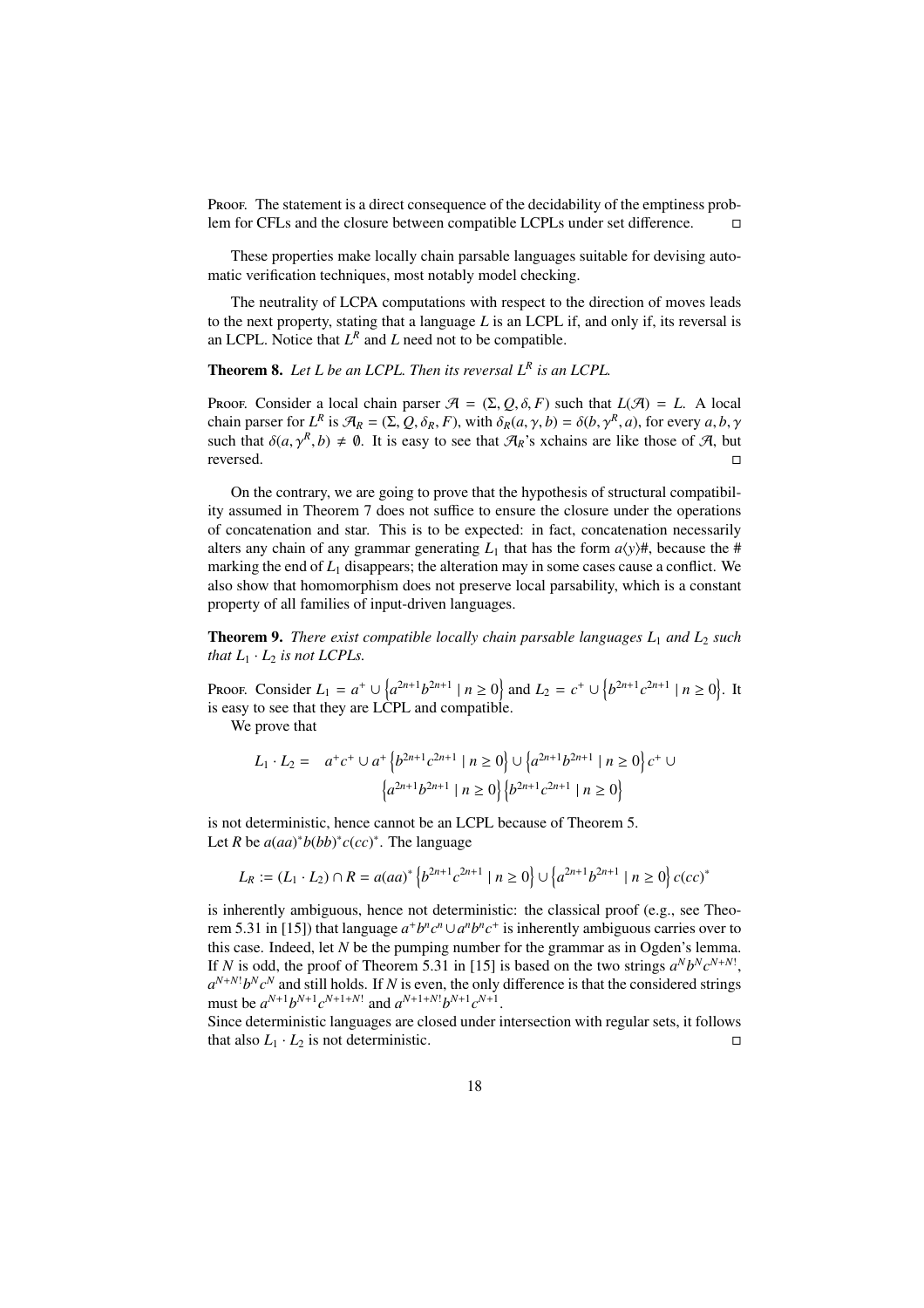Theorem 10. *The LCPL family is not closed under Kleene star and under letter-toletter homomorphism.*

Proof. The non-closure under Kleene star is a corollary of the preceding argumentation. Consider the language  $(L_1 \cup L_2)^*$ ; its intersection with *R* is exactly  $L_R$ . Notice that  $(L_1 \cup L_2)$  is an LCPL because of Theorem 7. Since deterministic languages are closed under intersection with regular ones, if  $(L_1 \cup L_2)^*$  were deterministic, so would be *LR*, that has just been proven to be inherently ambiguous.

For homomorphism, as proved in Theorem 5, language  $L = \{0a^n b^n | n \ge 1\}$  $\{1a^n b^{2n} \mid n \ge 1\}$  is not an LCPL, yet it is the image of the LCPL  $\{0a^n b^n \mid n \ge 1\}$  $\left\{1a^{n}c^{2n} \mid n \geq 1\right\}$  under the homomorphism that maps *c* to *b* and leaves all the other characters unchanged.

## 7. LCPL versus Operator-Precedence and Input-Driven languages

It is worthwhile to examine the LCPL family as an outgrowth of the classical OPL family [13], whose knowledge, both theoretically ([9, 18] and for application to parallel parsing [4]), has much progressed in recent years.

R. Floyd took inspiration from the traditional notion of precedence between arithmetic operators in order to define a broad class of languages, such that the shape of the parse tree is solely determined by a binary relation between terminals that are consecutive, or become consecutive after a bottom-up reduction step. Thus, the parsing of such languages is driven by the terminal alphabet only, as it happens for IDLs and our LCPLs. Recent and much less recent work has subsequently proved interesting algebraic properties of OPLs, e.g., qualifying the OPL family as the largest known (to us) language family structurally closed under all basic language operations (the Boolean ones, concatenation, Kleene \*, ...) and characterized in terms of monadic second order logic [9, 18]; we also showed that OPLs enjoy the local parsability property and exploited it to build an efficient parallel parser therefor.

In this section we show that LCPLs are a further generalization of OPLs and preserve several but not all of the above properties: precisely, the LCPL family strictly contains the OPL family; on the other hand we have seen in Section 6 that, e.g., with the structural compatibility hypothesis they are closed under Boolean operations, but not under concatenation and Kleene \*. After resuming the basic definitions and properties of OPLs for the sake of self-completeness, we formally prove that OPLs are LCPLs and provide examples of LCPLs that are not OPLs; we also show that the increased generative power of LCPLs allows us to capture intricate syntactic features of some programming languages that are not expressible in terms of OPLs.

The following definitions for operator precedence grammars [13], are from [9].

Definition 11. *For an OG G and a nonterminal A, the left and right terminal sets are*

$$
\mathcal{L}_G(A) = \{ a \in \Sigma \mid A \stackrel{*}{\Rightarrow} B a \alpha \} \qquad \mathcal{R}_G(A) = \{ a \in \Sigma \mid A \stackrel{*}{\Rightarrow} \alpha a B \}
$$

*where*  $B \in V_N \cup \{\varepsilon\}$ , *D* is a new nonterminal, and G' is the same as G except for the *addition of the rule D*  $\rightarrow \beta$ *. Notice that*  $\mathcal{L}_G(\varepsilon) = \emptyset$ *.*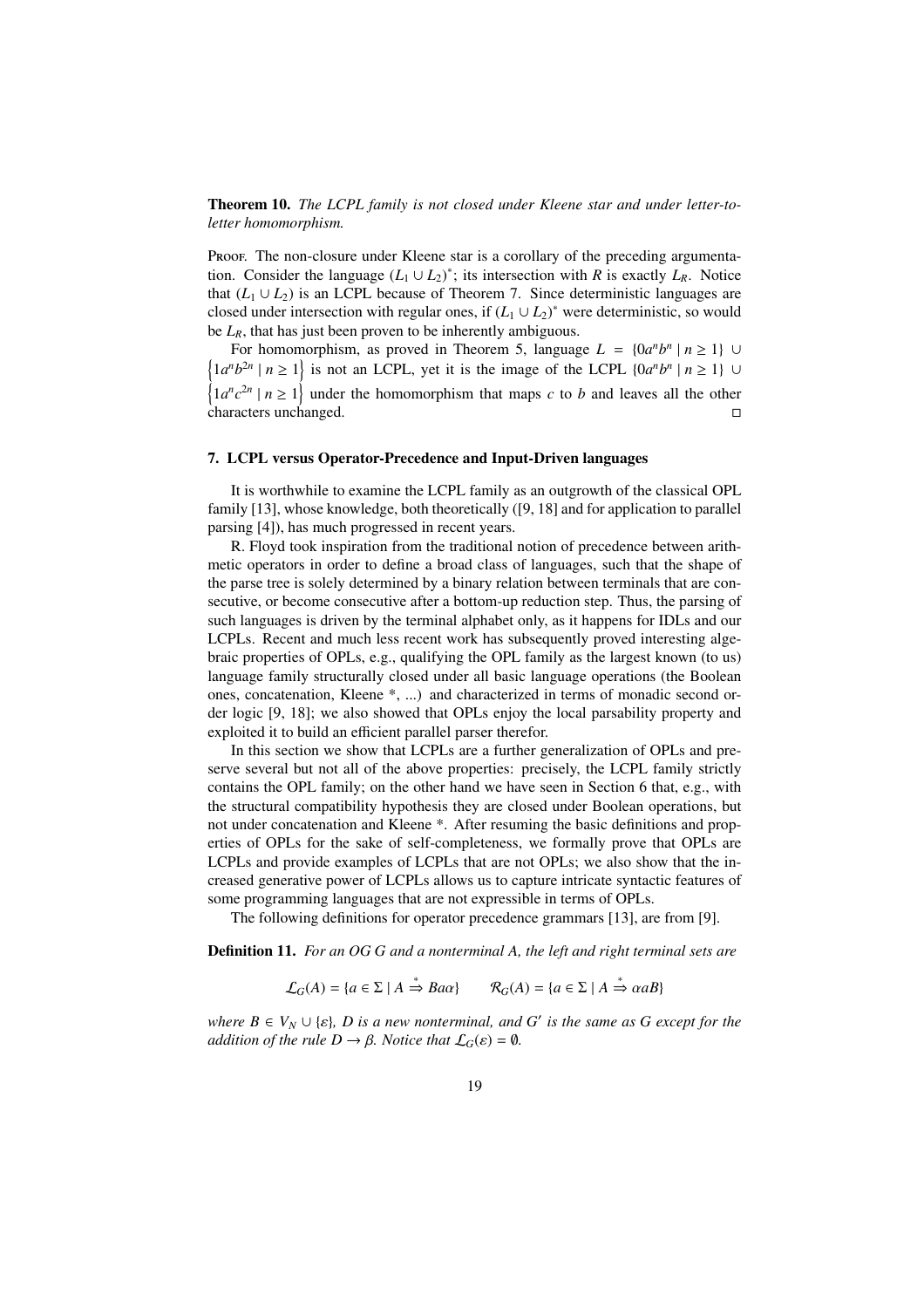*Three binary operator precedence (OP) relations are defined:*

|  | equal in precedence: $a \doteq b \iff \exists A \rightarrow \alpha a B b \beta, B \in V_N \cup \{\varepsilon\}$  |
|--|------------------------------------------------------------------------------------------------------------------|
|  | takes precedence: $a > b \iff \exists A \rightarrow \alpha Db\beta, D \in V_N$ and $a \in \mathcal{R}_G(D)$      |
|  | yields precedence: $a \le b \iff \exists A \rightarrow \alpha a D \beta, D \in V_N$ and $b \in \mathcal{L}_G(D)$ |

*The* operator precedence matrix *(OPM) M* = *OPM(G) is a*  $|\Sigma| \times |\Sigma|$  *array that to each ordered pair* (*a*, *b*) *associates the set Mab of OP relations holding between a and b. For two OPMs*  $M_1$  *and*  $M_2$ *, we define set union*  $M_1 \cup M_2$  *if*  $\forall a, b : M_{ab} = M_{1,ab} \cup M_{2,ab}$ .

**Definition 12.** *G is an operator precedence grammar (OPG) if*  $M = OPM(G)$  *is a conflict-free matrix, i.e.,*  $\forall a, b : |M_{ab}| \leq 1$ . *L* is an operator precedence language (OPL) *if it is generated by an OPG. Two OPMs are compatible if their union is conflict-free.*

Intuitively, the OPM of an OPG drives the parsing algorithm in that the terminal part of a grammar r.h.s. is enclosed, in a unique way, within a pair *yields precedence*, *takes precedence* and *equal in precedence* holds between the consecutive terminals in between. This property is exploited in the following Theorem 11 which asserts the strict containment of the OPL family within the LCPL family.

OPLs having compatible OPM are closed with respect to Boolean operations, concatenation, Kleene \*, reversal, prefix, suffix, homomorphism preserving precedence relations, intersection with regular languages<sup>2</sup> [10, 9]. Every IDL is an OPL having very restricted precedence relations induced by the partition of the terminal alphabet into opening, closing, and internal symbols; e.g.,  $\{a^n b^n \mid n \ge 1\}$  is an IDL where *a* and *b*, are, respectively, opening and closing symbols [9]. Therefore, IDL closure properties can be derived as a special case of the closure properties of OPL.

Theorem 11. *Every OPG is locally chain-parsable. The OPL family is strictly contained within the LCPL family.*

Proof. The grammatical chains  $C_G$  are determined by the precedence relations of  $G$ , as follows:  $a\langle c_1 \cdots c_k \rangle b \in C_G$  if, and only if,  $a \ll c_1$ ,  $c_i \doteq c_{i+1}$  for every  $1 \leq i \leq k$ , and  $c_k \gg b$ . Consider now any derivation  $#T \neq \in \alpha a \gamma b \beta$  with  $\widehat{\gamma} = y$ ,  $a \langle y \rangle b \in C_G$ ; since for each pair of terminals at most one precedence relation holds, necessarily *a* yields precedence to the first terminal symbol of  $\gamma$ , the last terminal symbol of  $\gamma$  takes precedence over *b*, and  $\dot{=}$  holds between any pair of consecutive terminals in *y*. Thus, the above derivation must be decomposed into  $#T# \Rightarrow^* \alpha' aAb\beta' \Rightarrow^* \alpha' a\gamma b\beta' \Rightarrow^* \alpha a\gamma b\beta$ : in fact deriving  $\gamma$ in separate steps (e.g.,  $#T \# \Rightarrow^* \alpha' a \gamma_1 \delta \Rightarrow^* \alpha' a \gamma_1 \gamma_2 b \beta' \Rightarrow^* \alpha a \gamma b \beta$ , with  $\gamma_1 \gamma_2 = \gamma$ ,  $\gamma_1$ and  $\gamma_2 \neq \varepsilon$ ) would imply the existence of a  $\lt$  or of a  $\gt$  relation within  $\gamma$  in conflict with the = relation (in this example the last terminal symbol of  $\gamma_1$  takes precedence over the first terminal symbol of  $\gamma_2$ ).

<sup>&</sup>lt;sup>2</sup>To be precise, this last closure is an immediate consequence of Corollary 17 in [9], though not explicitly listed in the paper. Also notice that closure under reversal is obtained by applying a "symmetric" OPM which reverses yield and take precedence relations in exactly the same way as it is obtained in Theorem 8 by reversing the chains.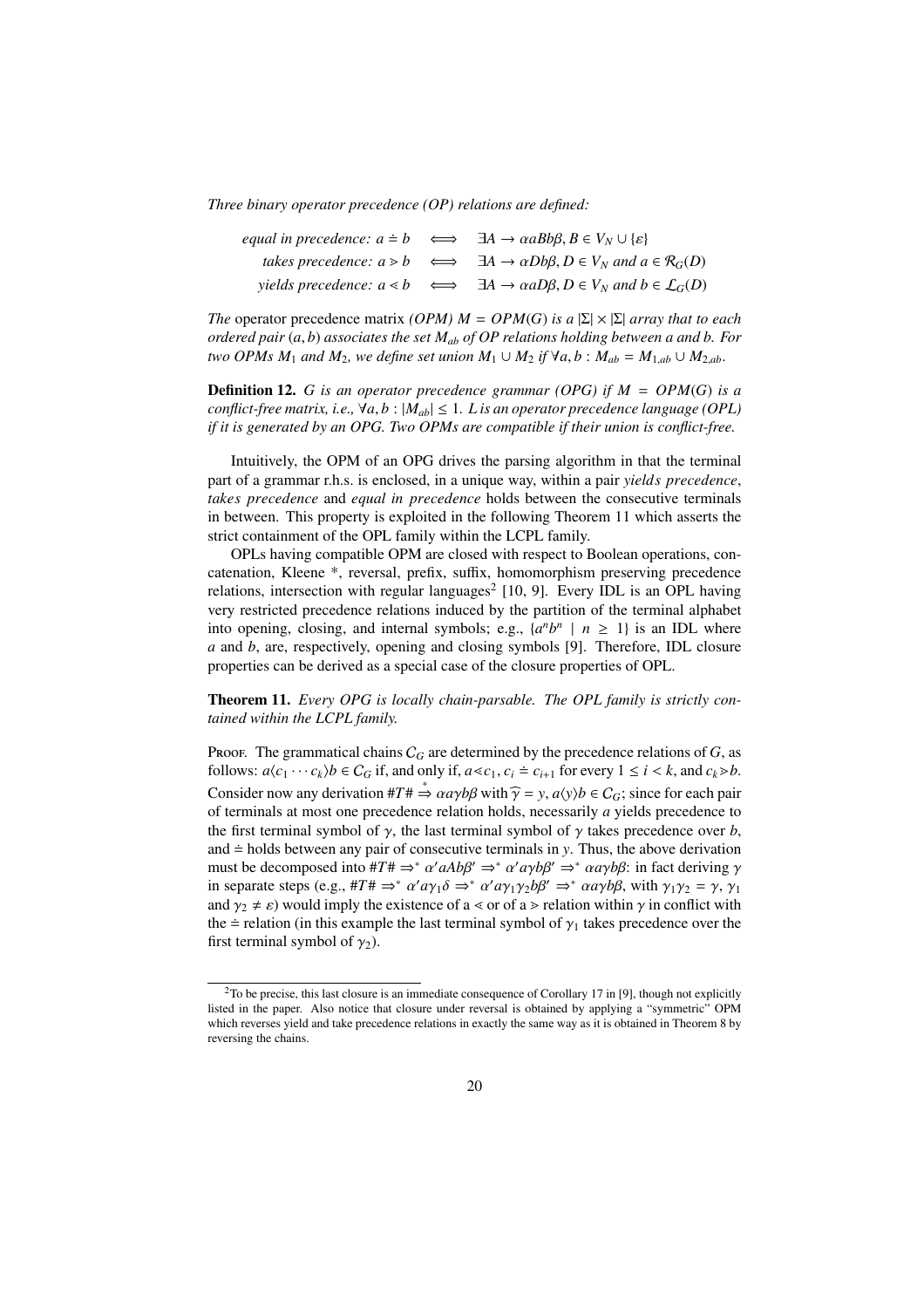The strict inclusion is witnessed by the language,  $L = \{a^n b^n \mid n \ge 1\} \cup \{b^n a^n \mid a^n b^n\}$  $n \geq 1$ , which is recognized by the obviously local automaton driven by the chains:  $\# \langle ab \rangle \#$ ,  $\# \langle ba \rangle \#$ ,  $a \langle ab \rangle b$ ,  $b \langle ba \rangle a$ . However, any grammar generating  $\{a^n b^n \mid n \geq 1\}$ (respectively  $\{b^n a^n \mid n \ge 1\}$ ) necessarily exhibits the  $a \le a$  relation (respectively the  $a \ge a$  relation); this, in turn, is an immediate consequence of the fact pointed out in the proof of Theorem 5, that, to generate strings like  $a<sup>n</sup>b<sup>n</sup>$ , it is necessary to have derivations of the type *A*  $\stackrel{*}{\Rightarrow} a^k Ab^k$  for some *k* > 0. □

# *The generative capacity of LCPGs in the field of programming languages*

The increased generative power of LCPGs with respect to OPGs is potentially exploitable beyond the mathematical realm of formal languages. For instance, OPLs have been proved effective in the definition of programming language syntax and in compiler construction, but they notoriously suffer from a few minor weaknesses which required some ad-hoc trick in their parsers. A first "historical" example is the case of operator "unary minus" already pointed out and treated ad-hoc in the original Floyd's paper; in the more recent work the unary minus has been disambiguated from the binary one by means of a preprocessing during the lexical analysis [3] .

In this section we offer two examples that show how some limitations of OPGs can be overtaken by LCPGs. Precisely, Example 10 deals with a typical case of OPM conflict of several C-like languages produced by conditional expressions; Example 11 describes a grammar fragment suitable to express the syntax of arithmetic expressions that include the unary minus operator.

Example 10. *The following grammars describe a typical syntactic feature of several C-like languages where expressions can be used as statements; since expressions can be embraced by parentheses, the closed parenthesis of the expression defining, e.g., the condition of an if-statement can be immediately followed by the open parenthesis of the expression defining the "then-branch" of the conditional statement. For simplicity we limit the grammars to formalize parenthetic expressions containing only one additive and one multiplicative operator, then*  $\Sigma = \{if, (0,), +, *, e\}$ *.* 

*The first grammar is in Figure 1 (a), where a syntax tree is shown for illustration; the axiom set is the singleton* {*I*}*. It is easy to verify that this grammar is neither an OPG nor a LCPG: for instance the chain*  $\langle + \rangle$ #*, which requires to reduce a r.h.s. T* + *E before reducing the r.h.s. that includes the* )*, conflicts with the xchain* #[if ()[+[[([()])]+]]]# *which imposes to reduce the last* ) *before the last* +*. However, by applying a technique (not an algorithm!) that, roughly speaking, consists in "raising the level" of some r.h.s. without altering the semantic precedence between the two operators, we obtain the equivalent grammar in Figure 1 (b), which is an LCPG (proven through our tool) but still not an OPG.*

*In this case the adopted technique simply consisted in replacing some nonterminals that were the source of conflicts with the corresponding r.h.s.; not surprisingly the procedure had to be iterated but "fortunately" without producing non-terminating self loops. The example also o*ff*ers an intuitive explanation of why the same procedure did not transform the original grammar into an OPG: in that case the e*ff*ect would have been to replace a conflict between*  $\geq$  *and*  $\leq$  *into one between*  $\leq$  *and*  $\equiv$  *. The apparent*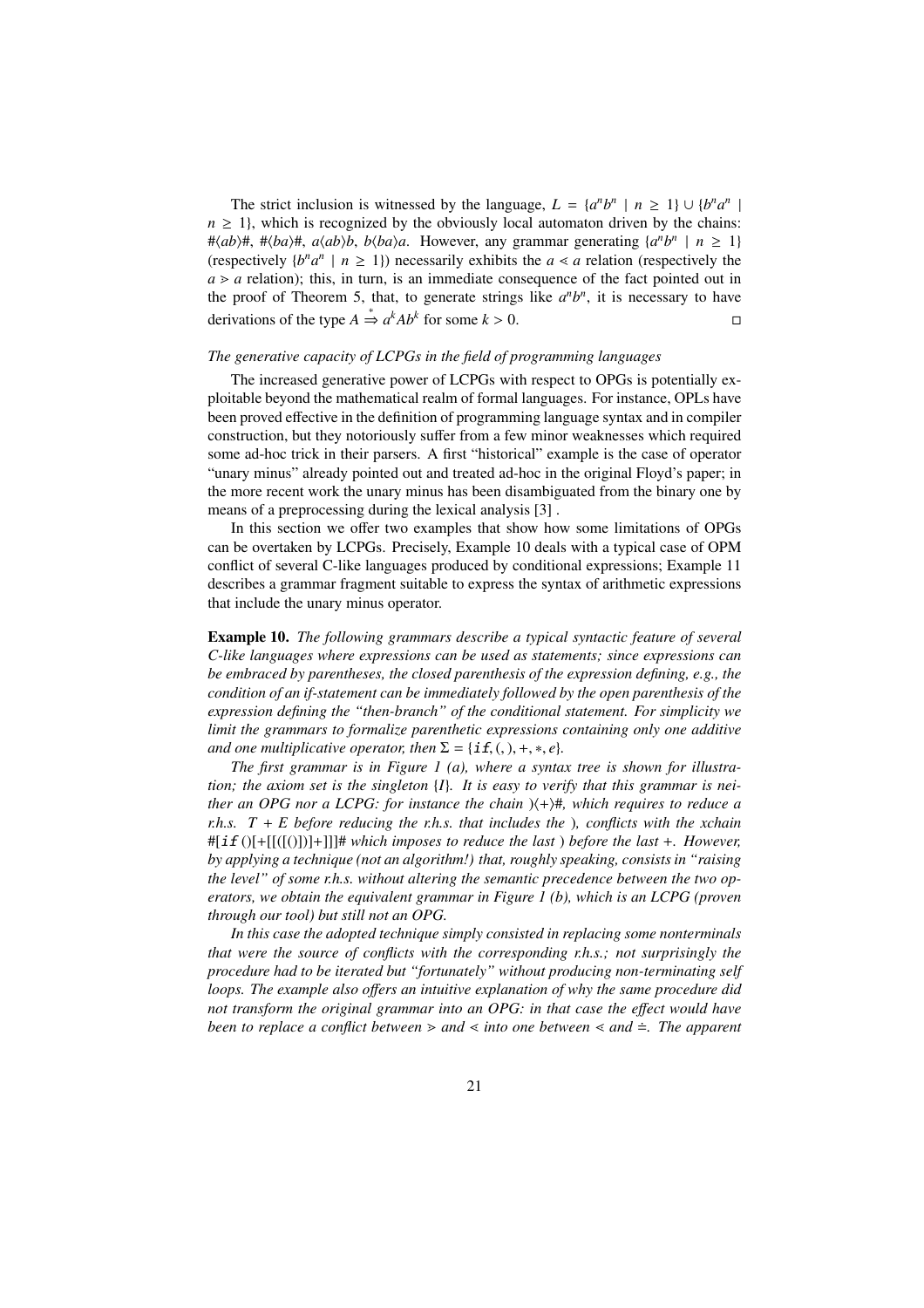



Figure 1: Part (*a*): the original non-locally chain parsable grammar for the "if" construct and syntax tree of  $\textbf{if}(e+e)(e+e)$ . Part (*b*): the equivalent LCPG and the corresponding syntax tree.

*drawback of the applied technique is the considerable increase in the number and length of the grammar rules; we will shortly comment thereon in the conclusions.*

Example 11. *Consider now the grammar in Figure 2 (a) which defines a simplified syntax for arithmetic expressions that include binary and unary operators. To keep the example small, the grammar features only one subtraction and one multiplication operator and e as operand, but other operators and parentheses would be straightforward to add. E is the only axiom.*

*It is easy to verify that the above grammar too is not an OPG: there is an obvious conflict* −  $\dot{=}$  − *and* − < −*. Indeed the grammar is not even an LCPG: for instance, the xchain* #[[[[− − *e*] − [−*e*]]∗]∗]# *conflicts with the chain* −h*e*i−*. In this case too we can transform the original grammar into the equivalent one in Figure 2 (b) (proven free from conflicts and therefore LCPG by means of our automatic tool.)*

*The adopted technique is similar to the previous one though, at a first glance the transformation may appear unnatural and rather tricky: in fact, in this case rather than raising a whole r.h.s. to an upper level we have "split" it by replacing its original l.h.s. with a new nonterminal (Y replaced X) and we attached it where its original r.h.s. could occur; as a consequence we see new r.h.s. that begin with the* \* *operator; observe, however, that the transformation keeps the key syntactic feature of giving the multiplication operator its usual semantic precedence over the subtraction one as it is illustrated in Figure 2 which shows that the "essential structure" of the grammar's syntax trees is not a*ff*ected. On the other hand, that the unary minus remains, as it was*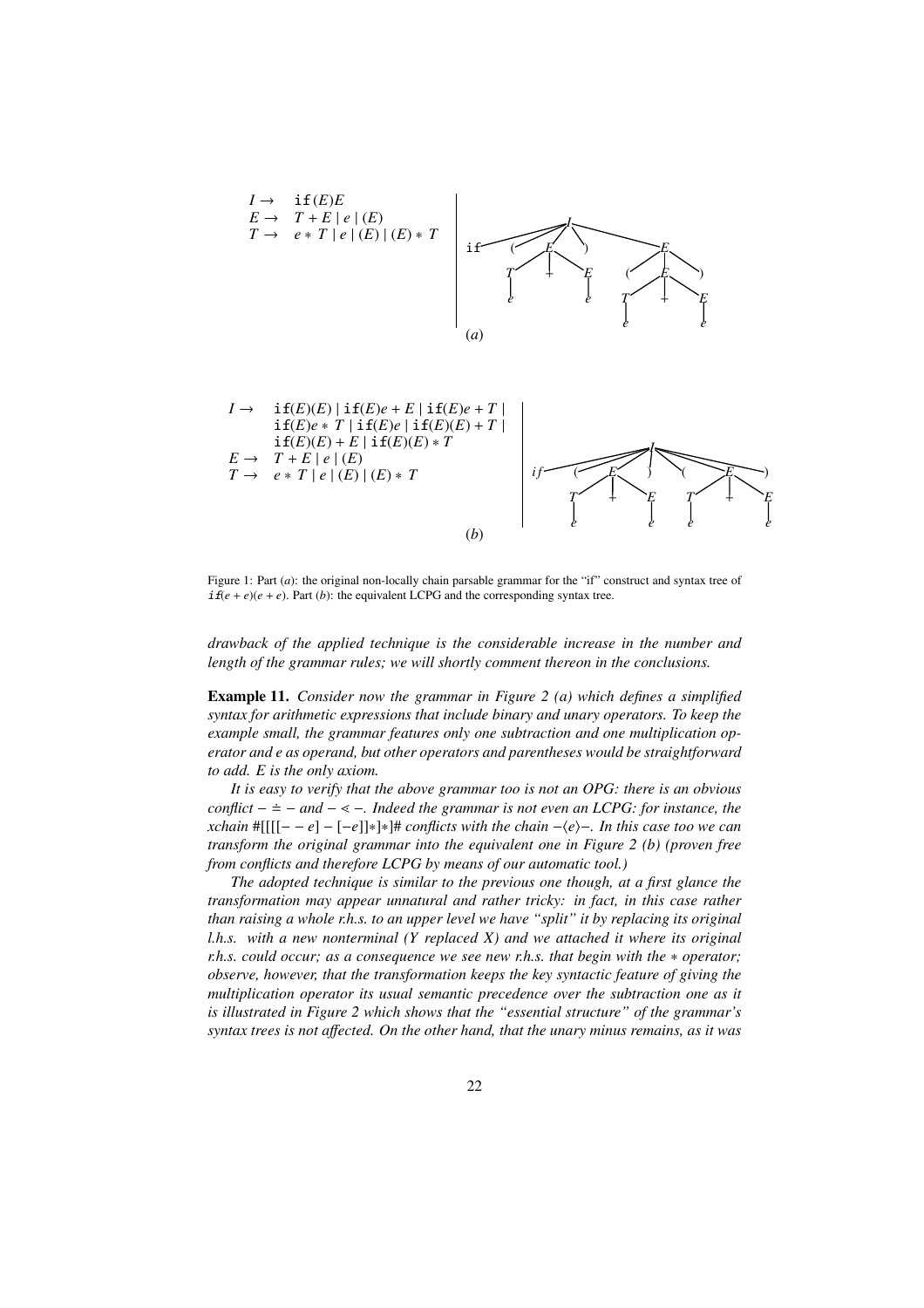

Figure 2: Part (*a*): original non-locally chain parsable grammar for the expressions with unary and binary minus operators, and syntax tree of *e* − *e* ∗ −*e*. Part (*b*): the equivalent LCPG and the corresponding syntax tree.

*originally, at the same level of both* ∗ *and the binary* −*; since we do not admit nested unary minuses, however, this does not prevent the semantic analysis from processing the unary operator before the preceding binary one.*

The above examples can be further generalized: for instance we have built an LCPG that describe conditional expressions involving both the above parenthesization typical of C-like languages and all arithmetic and assignment operators, including the unary minus; we have also been able to deal with the fairly tricky Javascript's syntax which allows to write conditional expressions containing an unbounded sequence of parenthesized sub-expressions such as  $if(E)(E)...(E)$ . As we already admitted, however, the systematic application of the techniques exemplified in the above examples to remove conflicts from the original BNF considerably increases the grammar size; for this reason we do not include in this paper such more complex examples, which are however reported in https://github.com/bzoto/chainsaw.

# 8. Related work

Having previously clarified the close relationship of our work with the input-driven languages, we first enlarge the comparison to some other language families that, similarly to ours, strictly include the input-driven family. Then we briefly mention some interesting analogies with other language families, which have somewhat influenced our ideas.

The language family recognized by one-way real-time cellular automata (also known as *trellis* automata) coincides with the family of *linear conjunctive languages* denoted *LinConj* (see [24] where other relevant references are available). Such family strictly contains the input-driven family and is incomparable with the CF family and also with the family defined by LL(k) CF grammars and denoted *CFLL*. The same paper shows,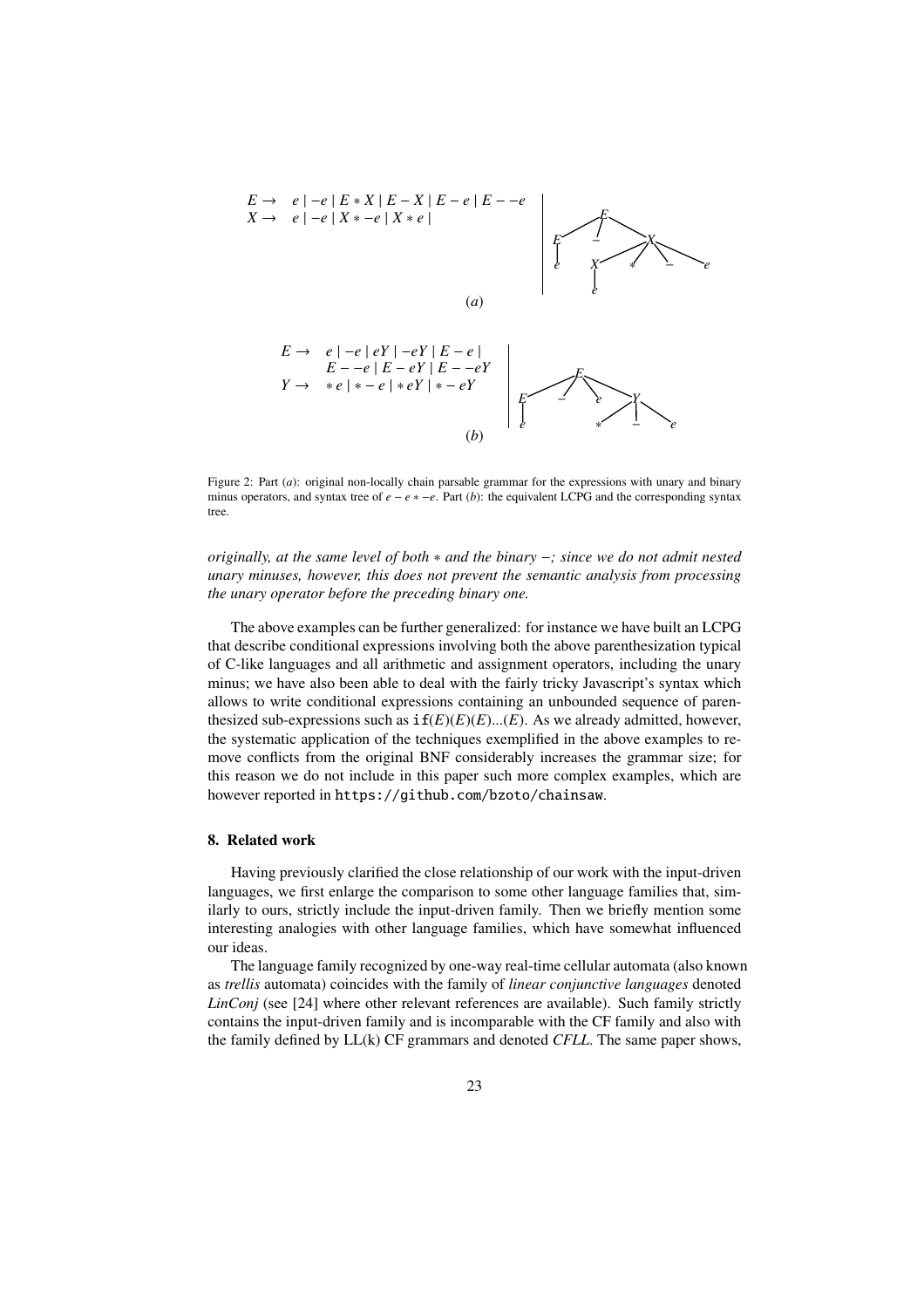by means of witness languages, that CFLL is incomparable with the input-driven family. Clearly LinConj  $\nsubseteq$  LCPL. The question whether LCPL is strictly included into LinConj remains open. With respect to the parsing algorithms, trellis automata are a sort of parallel machine which analyzes the substrings, starting from the single characters, and then gradually combines the partial analysis of adjacent substrings until the entire analysis is obtained; the time complexity is quadratic. In contrast, an LCPL chain-driven parser is a linear-time algorithm that can be executed either serially or in parallel, as explained for the similar OPL case in [3].

We mention another family strictly including the input-driven languages, the so called *tinput-driven* family [17], where letter "t" indicates that a deterministic finitestate *transducer* is used to translate the input string to another string, which is then parsed by an input-driven pushdown machine. Such finite-state preprocessing is, for instance, able to translate a string from language  $\{a^nba^n \mid n \ge 1\}$ , which is not inputdriven (and is not LCPL either), to a string of the form *a <sup>n</sup>bc<sup>n</sup>* , which is clearly accepted by an input-driven machine. From this example it follows that OPL  $\not\supseteq$  *tinput-driven*. On the other hand, since [17] the *tinput-driven* family is a strict subset of the real-time deterministic CF family, and the OPL family includes also non-real-time languages [9], it follows that OPL  $\nsubseteq$  *tinput-driven*, and by Theorem 11, the same holds for family LCPL. Actually, the use of finite-state preprocessing for taming a recalcitrant language is a time-honored technique used by some compilers that preprocess the source text at lexical analysis time, and is extensively described for the case of OPG in [3].

It would be too long to examine all language families that have extended in recent years the idea of input driven languages, such as, e.g., the languages recognized by the synchronized pushdown automata of [7], which have similar Boolean closure properties but, unlike the LCPL, are included into the real-time deterministic context-free languages.

Next we focus on other approaches. The NTS grammars and languages [6] are defined by the so called *non-terminal separation* property. They enjoy a sort of local parsability property in the following sense: if a substring (with terminals and nonterminals) occurs in a sentence as a constituent, i.e., is generated by a nonterminal symbol, then, for every sentence, the same substring can be reduced to the same nonterminal symbol. NTS languages, however, are not input-driven, because they rely on the presence of nonterminals for localizing the position of a reduction. To increase the practically insufficient generative capacity of NTS grammars, researchers working on grammatical inference [19] have recently incorporated into the model the idea of checking the terminal context (of length one or greater than one but still bounded) that surrounds the substring to be reduced; this is similar to our notion of context in a chain.

Actually, the idea of making grammatical reductions more selective by checking a bounded context is much older: we already mentioned Floyd's *bounded-context* contex-free grammars [14], theoretically studied in [20]. They are not input-driven (unlike Floyd's OPG model) because they admit nonterminal symbols in the context that surrounds a string, also possibly containing nonterminal symbols, which is candidate to reduction. In this way bounded-context grammars are able to generate also languages which are not in the LCPL family: an example is  $\{a^nba^n \mid n \ge 1\}$  of Example 5.

Moving to another research area, the conditions for local parsability, as expressed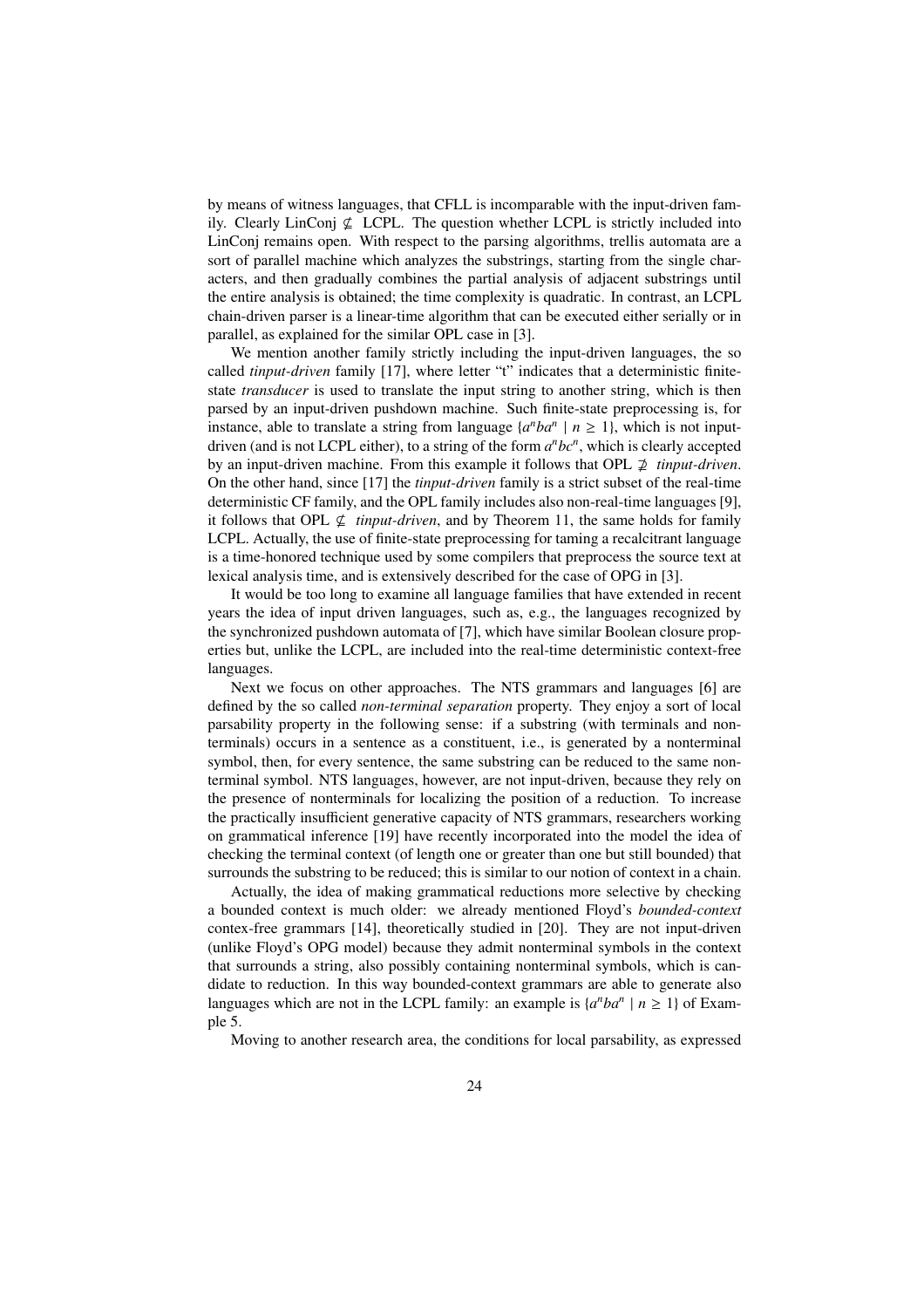in Lemma 1, are remindful of the confluence property of Church-Rosser languages (also called McNaughton languages), which are defined by string-rewriting rules [22, 5]. Such systems, under the length-reducing hypothesis that ensures that the length of reduction chains is not infinite, bear some similarity to our approach. But they are more powerful than ours, because they define also deterministic context-sensitive languages. Moreover, they are not input-driven in any sense, since the rules contain also nonterminal symbols.

On the other hand, nonterminal symbols are not used at all in the string-rewriting rules of the Church-Rosser *congruential* languages [12], a restricted family where each rewriting rule is specified by a pair of terminal strings; in particular, the already mentioned NTS languages are congruential. Congruential languages include all regular languages, are incomparable with the DCFLs (they may be context-sensitive), and, in our opinion, are too weak in generative capacity, to be useful for defining practically relevant languages.

To sum up, to our knowledge, the input-driven locally chain parsable automata and grammars differ from all existing, somewhat related, models, either, or both, with respect to the local parsability property and to the input-driven aspects.

## 9. Conclusion

The LCPL family properly extends the known input-driven families, and, under suitable, decidable hypotheses, maintains the decidability of the containment problem. This represents a new step in the long term research effort towards a general theory of local deterministic parsing. Much remains to be done to better understand the properties of LCPLs, and we just mention two questions left for investigation: closure under intersection with regular languages and iterative pumping properties.

Another research direction is to examine whether some lattice-theoretical properties of OP grammars and languages [10] can be extended to the LCPL family; such algebraic properties motivated the early use of OPGs for grammatical inference [11].

Concerning closure properties, it is not difficult to find compatible LCPLs such that, say, their concatenation preserves the local parsing property: for instance  $\{a^n b^n \mid n \ge 1\}$ and  $\{b^n c^n \mid n \ge 1\}$ . We observe that the known closure under concatenation result of operator-precedence languages does not apply to this case because the two languages have conflicting precedence relations. It remains for investigation to discover a sufficient, yet not overly restrictive, condition for the closure of LCPLs under concatenation and star.

It would also be interesting to study the possible gain in generative capacity that may be obtained by extending the width of the terminal context of chains, from one to larger integers, in a way similar to Floyd bounded-context grammars, but purely input-driven.

From the application point of view we envisage two major objectives. The most natural application of LCPLs is for parallel deterministic language parsing. As said, the serial deterministic parsers  $(LL(1)$  and  $LR(1)$ ) are not suitable for parallelization because they cannot exploit a local parsing property. In our opinion, the best existing grammar model for parallel deterministic parsing is the OPG, which has been used in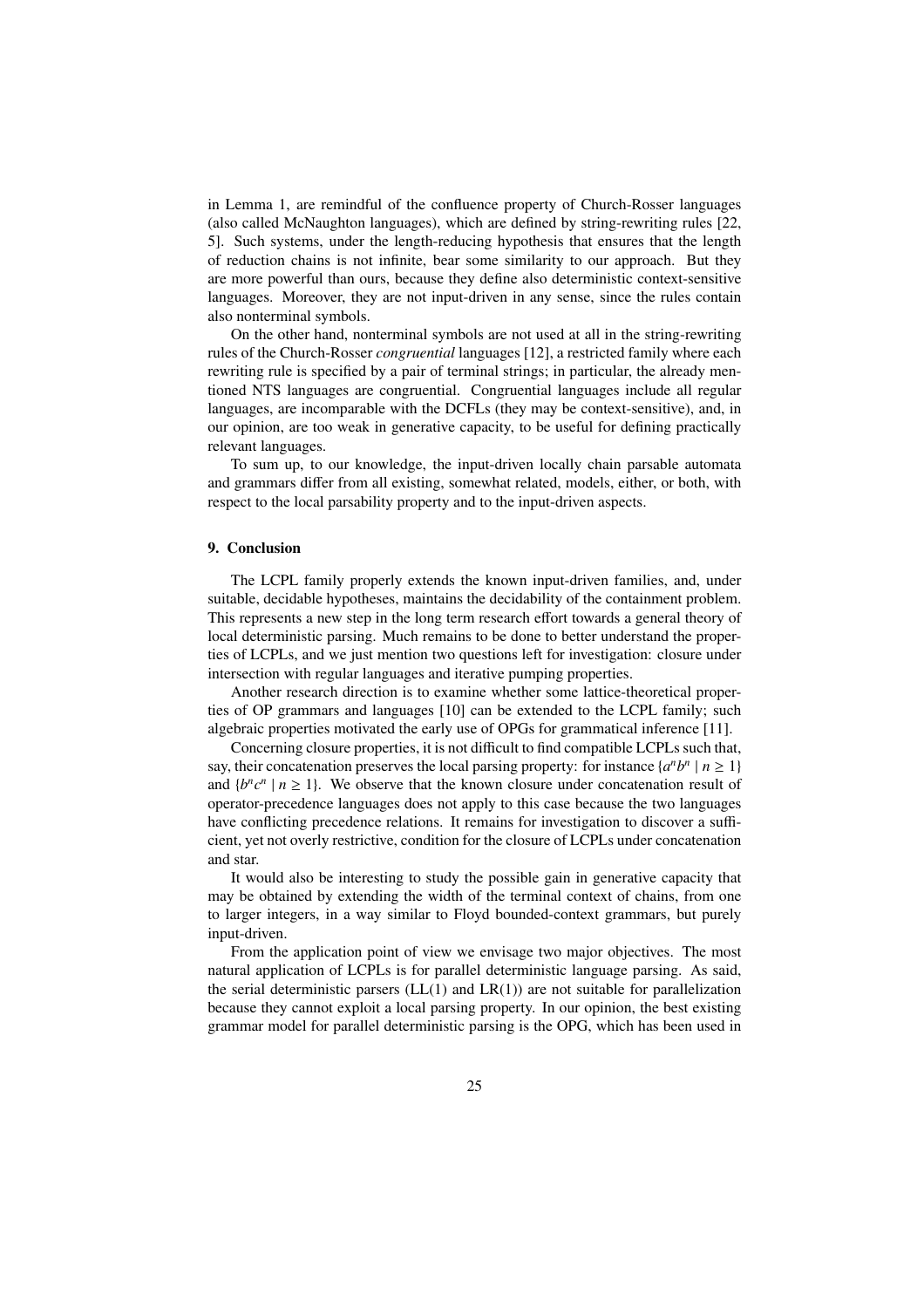a practical parallel parser generator [3] named PAPAGENO. The increased generative power of LCPGs versus OPGs can be exploited to define realistic language constructs, such as those exemplified in Section 7, which exceed the capacity of OPGs.

We are confident that the noticeable results obtained by PAPAGENO by parallelizing the parsing of OPLs can be extended to LCPLs; we must point out, however, that in this paper we deliberately defined our CDAs and LCPAs by abstracting away from the search for chain and the r.h.s. to be reduced; converting such a nondeterministic choice into an efficient deterministic algorithm certainly appears as a more cumbersome job than the simple search for  $\le$  and  $\ge$  exploited in OPG parsing; furthermore, the examples given in Section 7 show that the increased generative power with respect to OPGs is obtained in general at the price of longer and more numerous r.h.s.'s; this will probably affect the efficiency of pattern matching algorithms looking for chains to be reduced. Thus, converting the abstract model of LCPA into an efficient parallel parser raises new challenges of practical flavor.

Finally, a totally different application of our new family of languages may be found in the field of automatic verification. In fact Corollary 2 states the decidability of the inclusion problem for compatible LCPLs, a key property to apply model checking techniques which is not enjoyed by most deterministic language families (by looking at previous similar results it seems that being input-driven plays a major role to obtain this property). Of course, fully exploiting this basic property to obtain practical automatic verification techniques is a long intriguing research path which possibly involves providing suitable logical characterization(s) of the language family as it has been done historically in the pioneering case of the finite state formalism, and subsequently extended to a few infinite state ones [2, 1, 18].

*Acknowledgment.* We thank the anonymous reviewers for their valuable suggestions; in particular Theorem 6 was inspired by them.

#### References

- [1] R. Alur, M. Arenas, P. Barceló, K. Etessami, N. Immerman, and L. Libkin. Firstorder and temporal logics for nested words. *Logical Methods in Computer Science*, 4(4), 2008.
- [2] R. Alur and P. Madhusudan. Adding nesting structure to words. *J. ACM*, 56(3), 2009.
- [3] A. Barenghi, S. Crespi Reghizzi, D. Mandrioli, F. Panella, and M. Pradella. Parallel parsing made practical. *Sci. Comput. Program.*, 112(3):195–226, 2015. DOI: 10.1016/j.scico.2015.09.002.
- [4] A. Barenghi, S. Crespi Reghizzi, D. Mandrioli, and M. Pradella. Parallel parsing of operator precedence grammars. *Inf. Process. Lett.*, 113(7):245–249, 2013.
- [5] M. Beaudry, M. Holzer, G. Niemann, and F. Otto. McNaughton families of languages. *Theor. Comput. Sci.*, 290(3):1581–1628, 2003.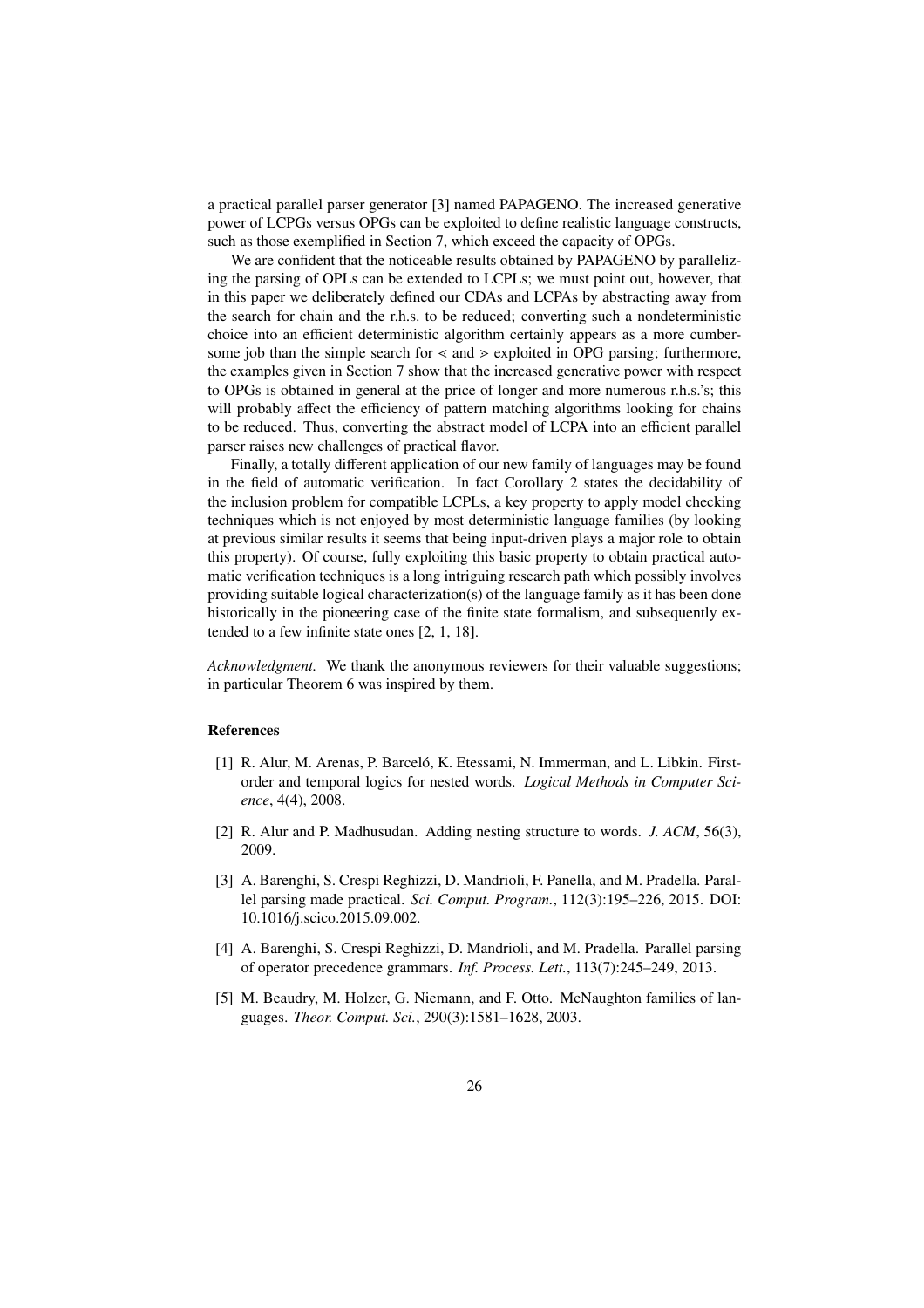- [6] L. Boasson and G. Senizergues. NTS languages are deterministic and congruen- ´ tial. *J. Comput. Syst. Sci.*, 31(3):332–342, 1985.
- [7] D. Caucal. Synchronization of Pushdown Automata. In O. H. Ibarra and Z. Dang, editors, *Developments in Language Theory*, volume 4036 of *LNCS*, pages 120– 132. Springer, 2006.
- [8] S. Crespi Reghizzi, V. Lonati, D. Mandrioli, and M. Pradella. Locally chainparsable languages. In *Mathematical Foundations of Computer Science MFCS*, volume 9234 of *LNCS*, pages 154–166. Springer, 2015.
- [9] S. Crespi Reghizzi and D. Mandrioli. Operator Precedence and the Visibly Pushdown Property. *J. Comput. Syst. Sci.*, 78(6):1837–1867, 2012.
- [10] S. Crespi Reghizzi, D. Mandrioli, and D. F. Martin. Algebraic Properties of Operator Precedence Languages. *Information and Control*, 37(2):115–133, May 1978.
- [11] S. Crespi Reghizzi, M. A. Melkanoff, and L. Lichten. The Use of Grammatical Inference for Designing Programming Languages. *Commun. ACM*, 16(2):83–90, 1973.
- [12] V. Diekert, M. Kufleitner, K. Reinhardt, and T. Walter. Regular languages are Church-Rosser congruential. In *Proceedings of the 39th International Colloquium Conference on Automata, Languages, and Programming - Volume Part II*, ICALP'12, pages 177–188, Berlin, Heidelberg, 2012. Springer-Verlag.
- [13] R. W. Floyd. Syntactic Analysis and Operator Precedence. *J. ACM*, 10(3):316– 333, 1963.
- [14] R. W. Floyd. Bounded context syntactic analysis. *Commun. ACM*, 7(2):62–67, 1964.
- [15] R. W. Floyd and R. Beigel. *The language of machines. An introduction to computability and formal languages*. Computer Science Press, New York, 1994.
- [16] M. A. Harrison. *Introduction to Formal Language Theory*. Addison Wesley, 1978.
- [17] M. Kutrib, A. Malcher, and M. Wendlandt. Tinput-driven pushdown automata. In *Machines, Computations, and Universality - 7th International Conference, MCU Proceedings*, pages 94–112, 2015.
- [18] V. Lonati, D. Mandrioli, F. Panella, and M. Pradella. Operator precedence languages: Their automata-theoretic and logic characterization. *SIAM J. Comput.*, 44(4):1026–1088, 2015.
- [19] F. M. Luque and G. G. I. López. PAC-learning unambiguous  $k$ , *l*-NTS  $\leq$  1anguages. In *Grammatical Inference: Theoretical Results and Applications, 10th International Colloquium, ICGI Proceedings*, pages 122–134, 2010.
- [20] R. W. McCloskey. *Bounded context grammars and languages*. PhD thesis, Rensselaer Polytechnic, 1993.